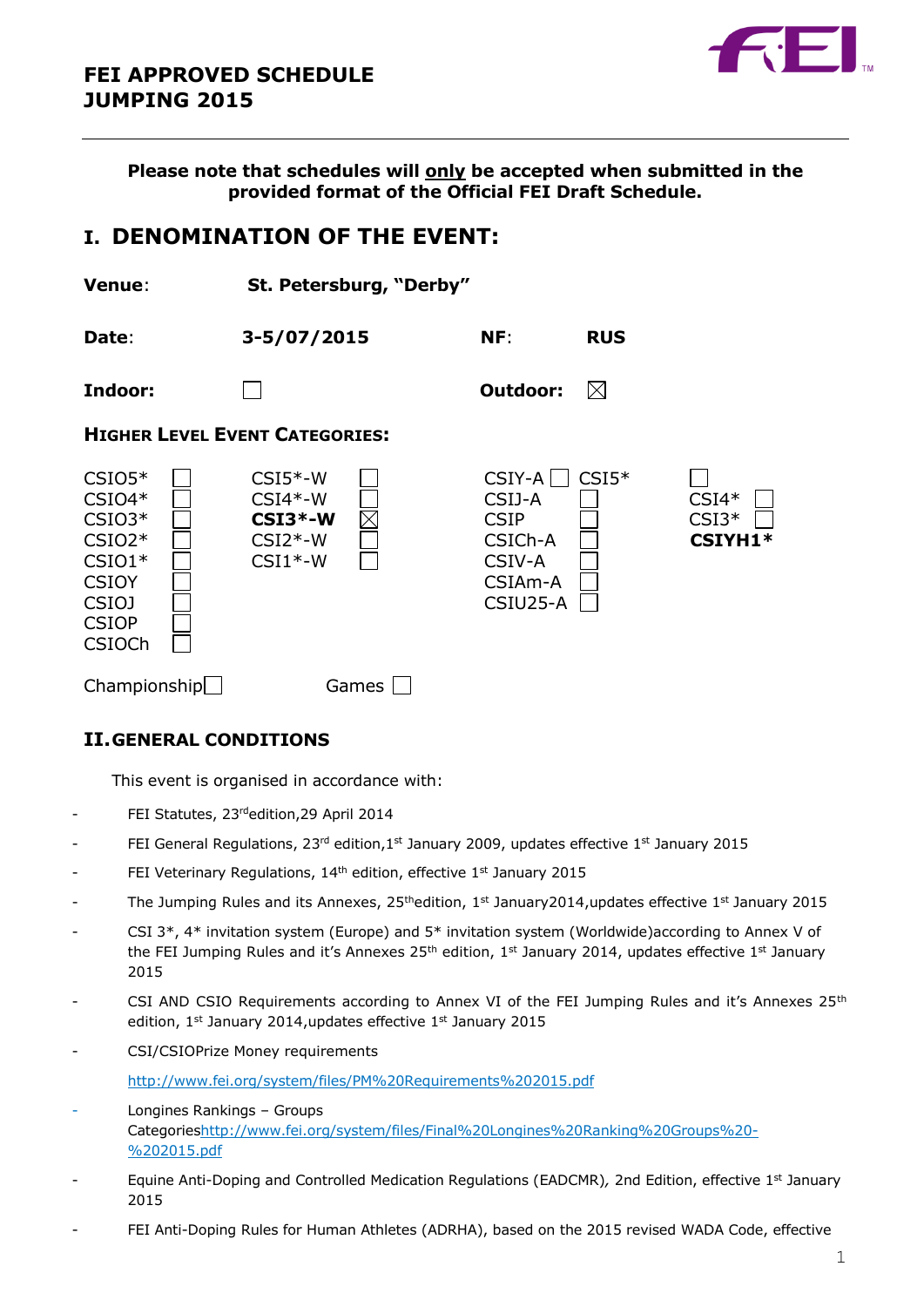

1 st January 2015

- All subsequent published revisions, the provisions of which will take precedence.
- An arbitration procedure is provided for in the FEI Statutes and General Regulations referred to above. In accordance with this procedure, any appeal against a decision rendered by the FEI or its official bodies is to be settled exclusively by the Court of Arbitration for Sport (CAS) in Lausanne, Switzerland.

\*\*\*\*\*\*\*\*\*\*\*\*\*\*\*\*\*\*\*\*\*\*\*\*\*\*\*\*\*\*\*\*\*\*\*\*\*\*\*\*\*\*\*\*\*\*\*\*\*\*\*\*\*\*\*\*\*\*\*\*\*\*\*\*\*\*\*\*\*\*\*

## **THE APPENDIX (8 PAGES) IS PART OF THIS APPROVED AND SIGNED SCHEDULEAND MUST BE DISTRIBUTED TO ALL OFFICIALSAND NFsAND IS AVAILABLE TO OTHERS UPON REQUEST**

Approved by the FEI, Lausanne, on 02.06.2015

John P. Roche FEI Director Jumping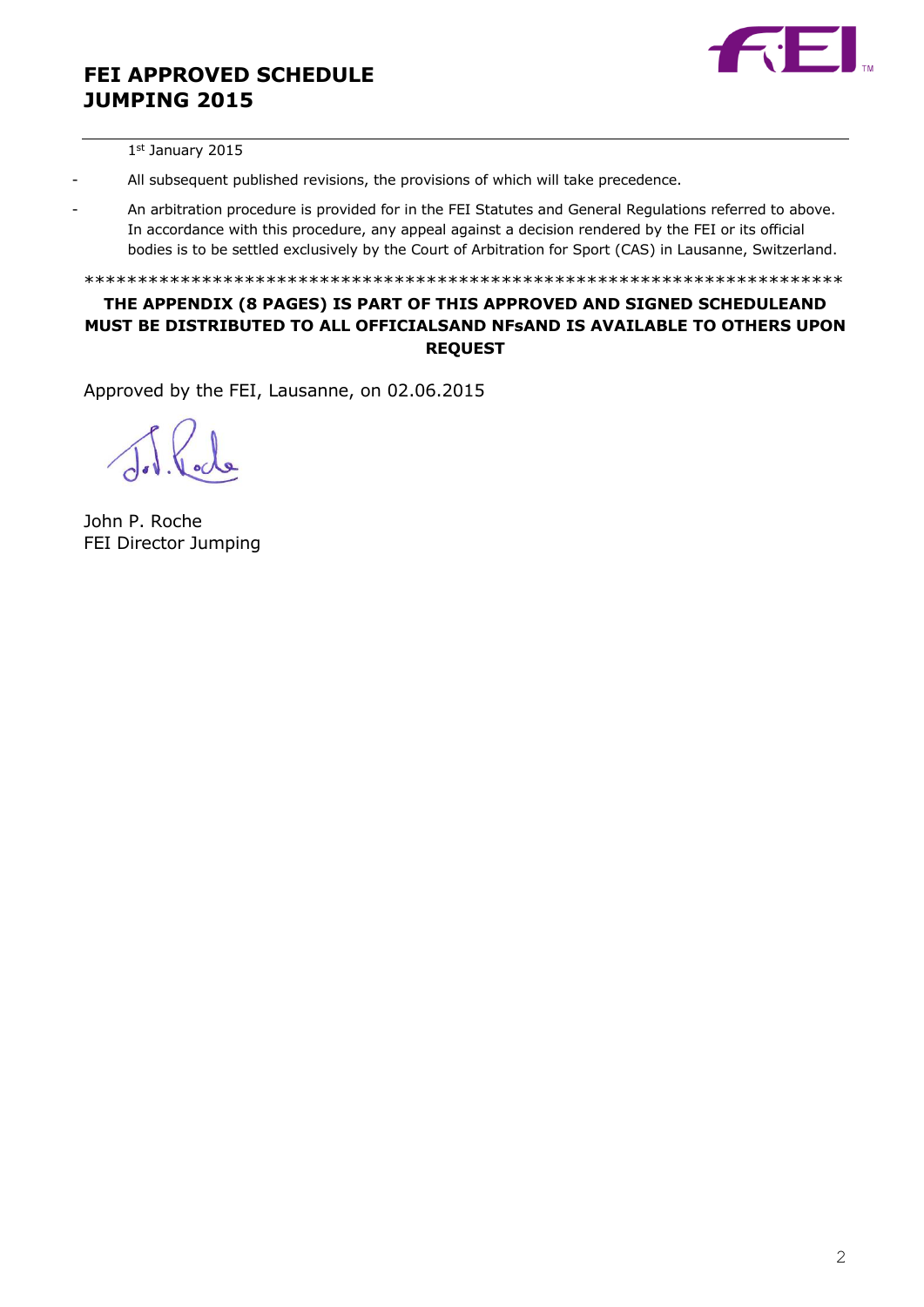

# **THE FEI CODE OF CONDUCT**

## **FOR THE WELFARE OF THE HORSE**

The Fédération Equestre Internationale (FEI) expects all those involved in international equestrian sport to adhere to the FEI's Code of Conduct and to acknowledge and accept that at all times the welfare of the horse must be paramount and must never be subordinated to competitive or commercial influences.

- 1. At all stages during the preparation and training of competition horses, welfare must take precedence over all other demands. This includes good horse management, training methods, farriery and tack, and transportation.
- 2. Horses and Athletes must be fit, competent and in good health before they are allowed to compete. This encompasses medication use, surgical procedures that threaten welfare or safety, pregnancy in mares and the misuse of aids.
- 3. Events must not prejudice horse welfare. This involves paying careful attention to the competition areas, ground surfaces, weather conditions, stabling, site safety and fitness of the horse for onward travel after the event.
- 4. Every effort must be made to ensure that horses receive proper attention after they have competed and that they are treated humanely when their competition careers are over. This covers proper veterinary care, competition injuries, euthanasia and retirement.

## **5. The FEI urges all involved with the sport to attain the highest levels of education in their areas of expertise.**

A full copy of this Code can be obtained from the Fédération Equestre Internationale, HM King Hussein I Building, Chemin de la Joliette 8, 1006 Lausanne, Switzerland. Telephone: +41 21 310 47 47. The Code is available in English & French. The Code is also available on the FEI's website: [www.fei.org.](http://www.fei.org/)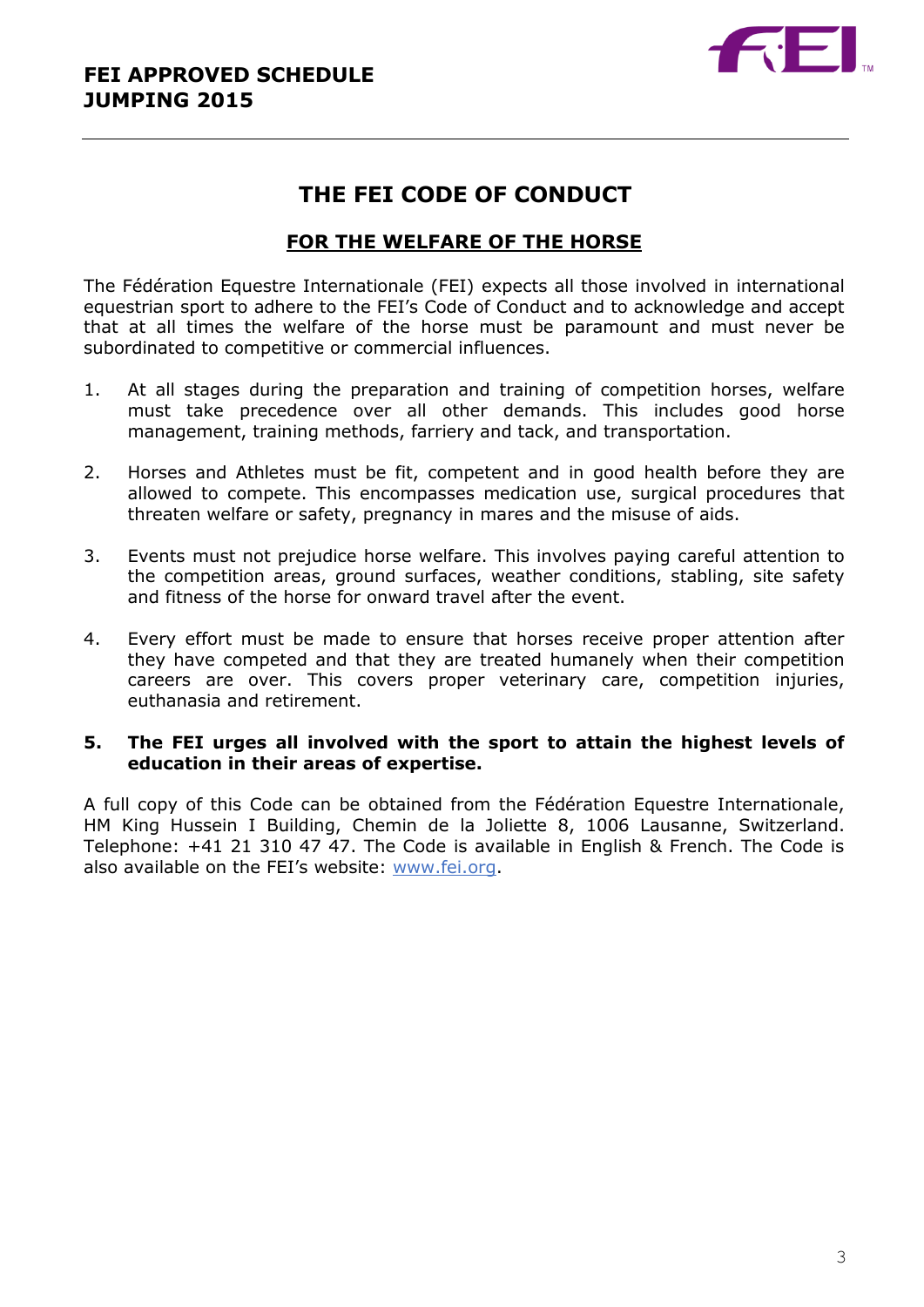

# **III. GENERAL INFORMATION**

## **1. ORGANISER**

| Name:      | RUSSIAN EQUESTRIAN FEDERATION |
|------------|-------------------------------|
| Address:   | Luzhnetskaya nab., 8          |
| Telephone: | +7 985 223 41 17              |
| Fax:       | +7 985 223 41 17              |
| Email:     | info@fksr.ru                  |
| Website:   | www.fksr.ru                   |

## **2. ORGANISER**

| Name:<br>Address: | EQUESTRIAN FEDERATION OF LENINGRAD REGION<br>19 Shosseinaya str., Enkolovo, Vsevolozhsky |
|-------------------|------------------------------------------------------------------------------------------|
|                   | District, Leningrad Region, Russia, 188660                                               |
| Telephone:        | +7 921 7515810                                                                           |
| Fax:              |                                                                                          |
| Email:            | toganat@mail.ru                                                                          |
| Website:          |                                                                                          |

# **3. ORGANISER**

| Name:      | COMMITTEE OF PHYSICAL TRAINING AND SPORTS |
|------------|-------------------------------------------|
|            | OF LENINGRAD REGION                       |
| Address:   | 6 Zamsheva st, St-Petersburg, Russia      |
| Telephone: |                                           |
| Fax:       |                                           |
| Email:     | sportotdel@lenreg.ru                      |
| Website:   |                                           |

## **4. ORGANISER**

| Name:<br>Address: | <b>EQUESTRIAN CLUB "DERBY"</b><br>Shosseinaya str., bld. 19 Enkolovo, Vsevolozhskiy r-n |
|-------------------|-----------------------------------------------------------------------------------------|
|                   | Leningrad region, Russia, 188 660                                                       |
| Telephone:        | +7 911 9234803                                                                          |
| Fax:              |                                                                                         |
| Email:            |                                                                                         |
| Website:          |                                                                                         |

Contact Details Show Ground: Address: Shosseinaya str., bld.19, Enkolovo, Vsevolozhskiy r-n,

Leningrad region, Russia, 188 660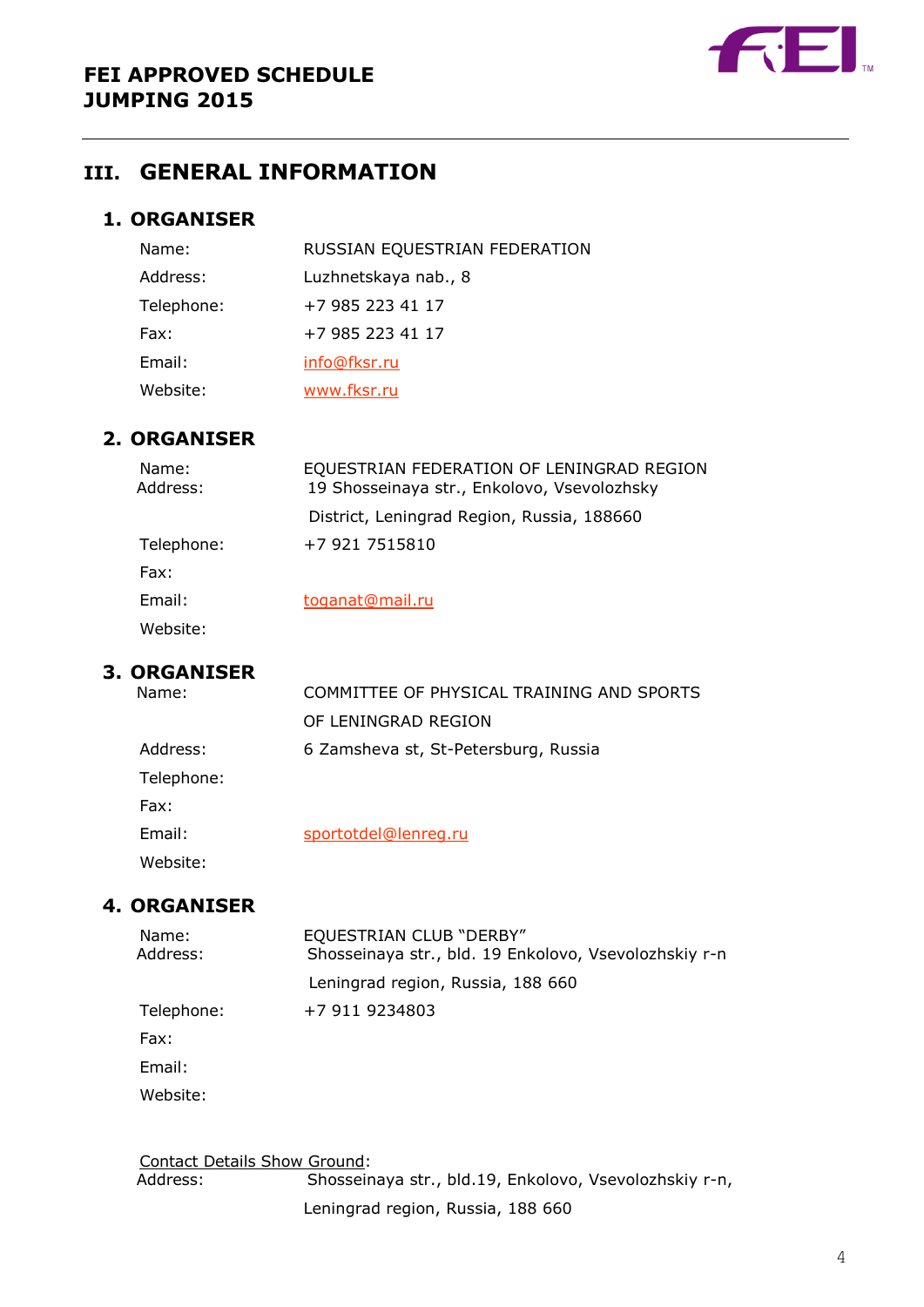

| Telephone:              | +7 911 9234803                          |
|-------------------------|-----------------------------------------|
| <b>GPS Coordinates:</b> | Latitude $60.11068$ (+ = N, - = S)      |
|                         | Longitude 30.4323 ( $+ = E$ , $- = W$ ) |

Accessibility details (directions by road, nearest airport / train station): Get off the Ring to Kultura Street, drive through Bugry settlement and turn right to Kuzmolovo, or get off the Ring to Toksovo, as soon as you get into Kuzmolovo settlement turn left to Enkolovo.

## **5. ORGANISING COMMITTEE**

| Honorary President:     | Mr. DROZDENKO Aleksandr               |  |  |  |  |
|-------------------------|---------------------------------------|--|--|--|--|
|                         | Governor of Leningrad region          |  |  |  |  |
| President of the Event: | Mr. LOKTIONOV Viktor                  |  |  |  |  |
|                         | President of Equestrian Federation of |  |  |  |  |
|                         | Leningrad region                      |  |  |  |  |
| Show Secretary:         | Mrs. RYNDINA Olga                     |  |  |  |  |
| Press Officer:          |                                       |  |  |  |  |

## **6. EVENT DIRECTOR**

| Name:      | Mrs. KIRYANOVA Natalia |
|------------|------------------------|
| Address:   |                        |
| Telephone: | +7 921 7515810         |
| Fax:       |                        |
| Email:     | toganat@mail.ru        |

## **7. 24 hours Veterinary Service Manager:**

Name: Mrs. KRISTINA Svetlana: Number: +7 921 9331949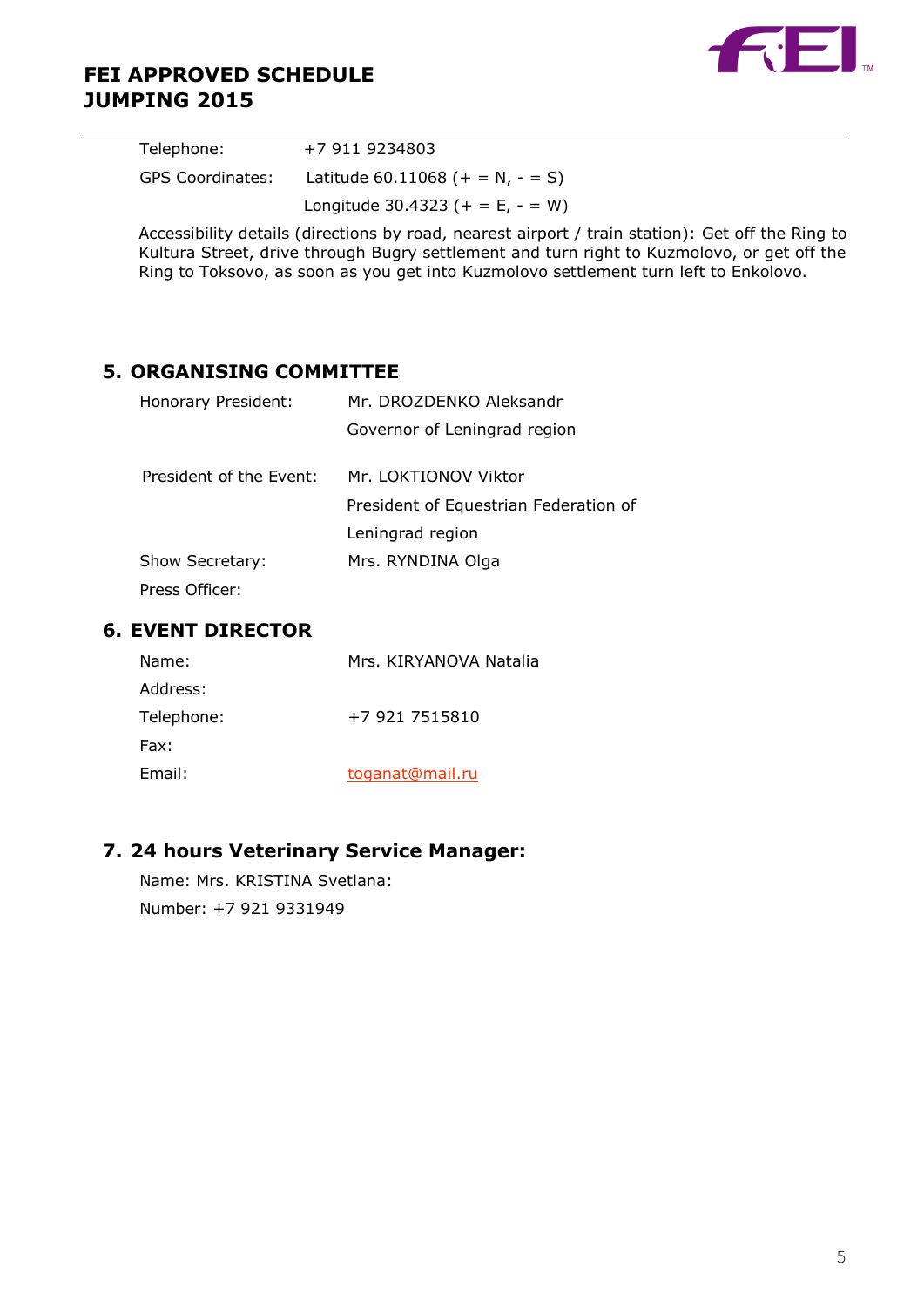

## **IV. OFFICIALS**

- \* **Compulsory**
- \* **Event ID:** 2015\_CI\_0888

**The Event code can be found in the FEI Database under the Event details in any category on the top right corner. In case there are several categories and officials are not the same, please complete an additional chart per category.**

| Ref.           | <b>Panel</b>                                | <b>Function</b>                  | <b>FEI ID</b>                                    | <b>Name</b>            | <b>NF</b>  | Level          | <b>E-mail &amp; Mobile</b>  |
|----------------|---------------------------------------------|----------------------------------|--------------------------------------------------|------------------------|------------|----------------|-----------------------------|
|                |                                             | Ground Jury                      | 10049106                                         | <b>KAUMANN Tõnu</b>    | <b>EST</b> | 3              | *tonu.kaumann@eau.org       |
|                |                                             | President                        |                                                  |                        |            |                | +372 557 19 63              |
| 1              | <b>Ground Jury</b>                          | Ground Jury<br>Member            | 10051401                                         | PAZNANSKIS<br>Vytautas | <b>LTU</b> | $\overline{3}$ | +370 600 64227              |
|                |                                             | Ground Jury<br>Member            | 10084307                                         | MIKELSONE Inga         | LAT        | 3              |                             |
|                |                                             | Ground Jury<br>Member            | 10060938                                         | <b>SEROVA Anna</b>     | <b>RUS</b> | 3              | aserova@yandex.ru           |
|                | <b>Foreign Judge</b>                        |                                  |                                                  |                        |            |                | *claude.nordmann@bluewin.ch |
| $\overline{2}$ |                                             | Foreign Judge                    | <b>SUI</b><br>10050900<br><b>NORDMANN Claude</b> | 3                      |            |                |                             |
| 3              | <b>Foreign Technical</b><br><b>Delegate</b> | Foreign<br>Technical<br>Delegate |                                                  |                        |            |                |                             |
| 4              | <b>Course Designer</b>                      | Course                           | 10053016                                         | MIKELSONS Ivo          | LAT        | 3              | mikivo@inbox.lv             |
|                |                                             | Designer                         |                                                  |                        |            |                | +371 29 469 024             |
|                |                                             | Assistant<br>Course<br>Designer  | 10078006                                         | MAZOV Dmitry           | <b>RUS</b> | $\overline{2}$ |                             |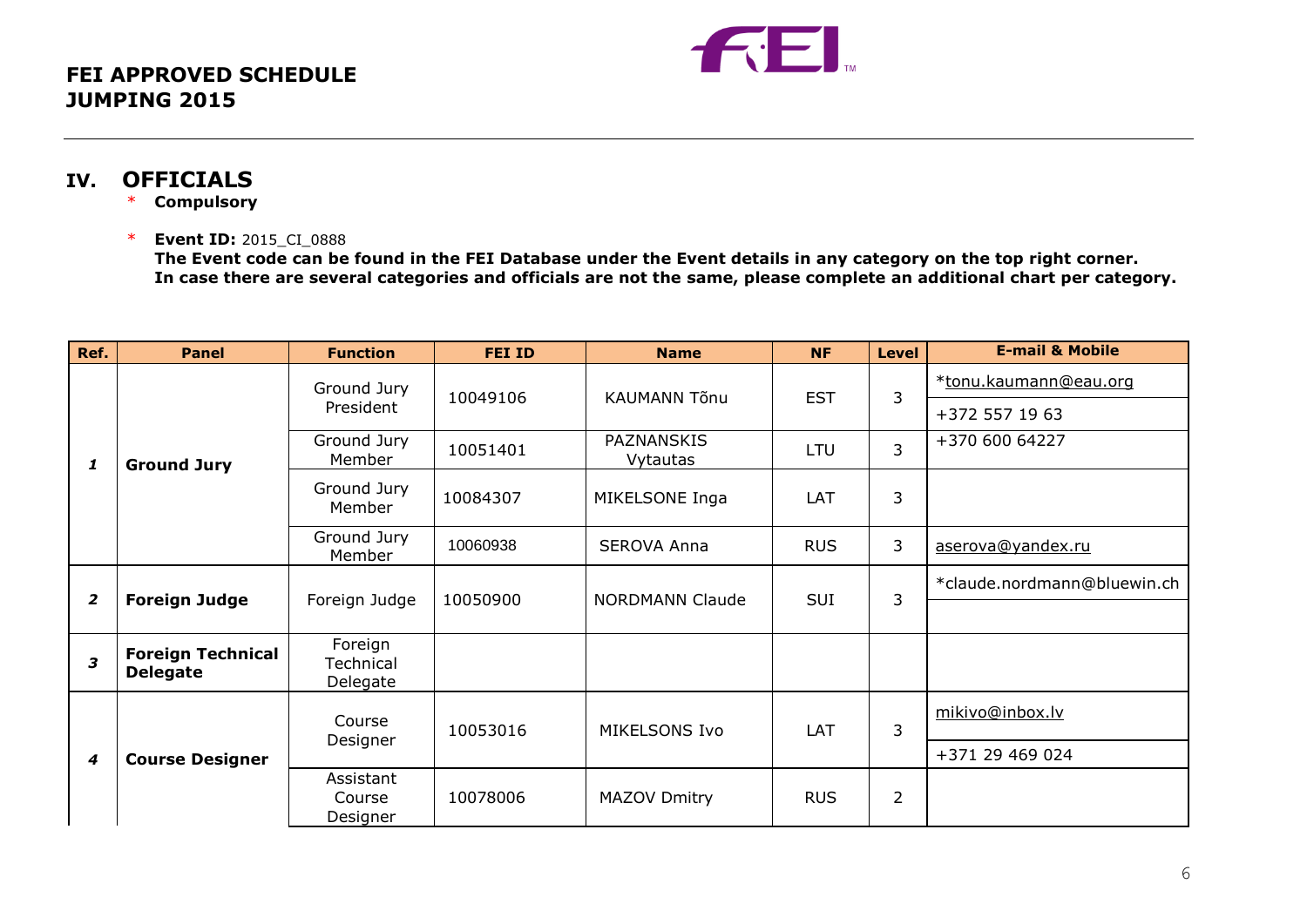

|                         |                                          | Assistant<br>Course<br>Designer  | 10078002 | FADEEVA Olga                    | <b>RUS</b> | 3            |                                       |
|-------------------------|------------------------------------------|----------------------------------|----------|---------------------------------|------------|--------------|---------------------------------------|
| 5                       | <b>Appeal</b><br><b>Committee</b>        | Appeal<br>Committee<br>President |          |                                 |            |              |                                       |
|                         |                                          | Appeal<br>Committee<br>Member    |          |                                 |            |              |                                       |
|                         |                                          | Appeal<br>Committee<br>Member    |          |                                 |            |              |                                       |
| 6                       | <b>Chief Steward</b>                     | Chief Steward                    | 10053345 | MAMONTOVA Irina                 | <b>RUS</b> | 3            | *bagira95@inbox.ru                    |
|                         | <b>Assistants Stewards</b>               | Assistant<br>Steward             | 10089317 | <b>RUMIANTCEVA</b><br>Ekaterina | <b>RUS</b> | $\mathbf{1}$ | rkaterina78@mail.ru                   |
|                         |                                          | Assistant<br>Steward             | 10119535 | <b>TSVETKOV Vadim</b>           | <b>RUS</b> | $\mathsf{N}$ |                                       |
| $\overline{\mathbf{z}}$ |                                          | Assistant<br>Steward             | 10108805 | LOBODENKO Natalia               | <b>RUS</b> | $\mathbf{1}$ |                                       |
|                         |                                          | Assistant<br>Steward             | 10108809 | RAZBITNAYA Elena                | <b>RUS</b> | $\mathbf{1}$ |                                       |
|                         | <b>FEI Veterinary</b><br><b>Delegate</b> | FEI Veterinary<br>Delegate       | 10051552 | YAGUPOV Nikolay                 | <b>RUS</b> |              | amerus@yandex.ru<br>(7 916) 148 42 15 |
| 8                       | <b>Veterinary</b><br><b>Commission</b>   | Veterinary                       |          |                                 |            |              | $\ast$                                |
|                         |                                          | Commission<br>President          |          |                                 |            |              |                                       |
|                         |                                          | Foreign<br>Veterinary            |          |                                 |            |              | $\ast$                                |
|                         |                                          | Delegate                         |          |                                 |            |              |                                       |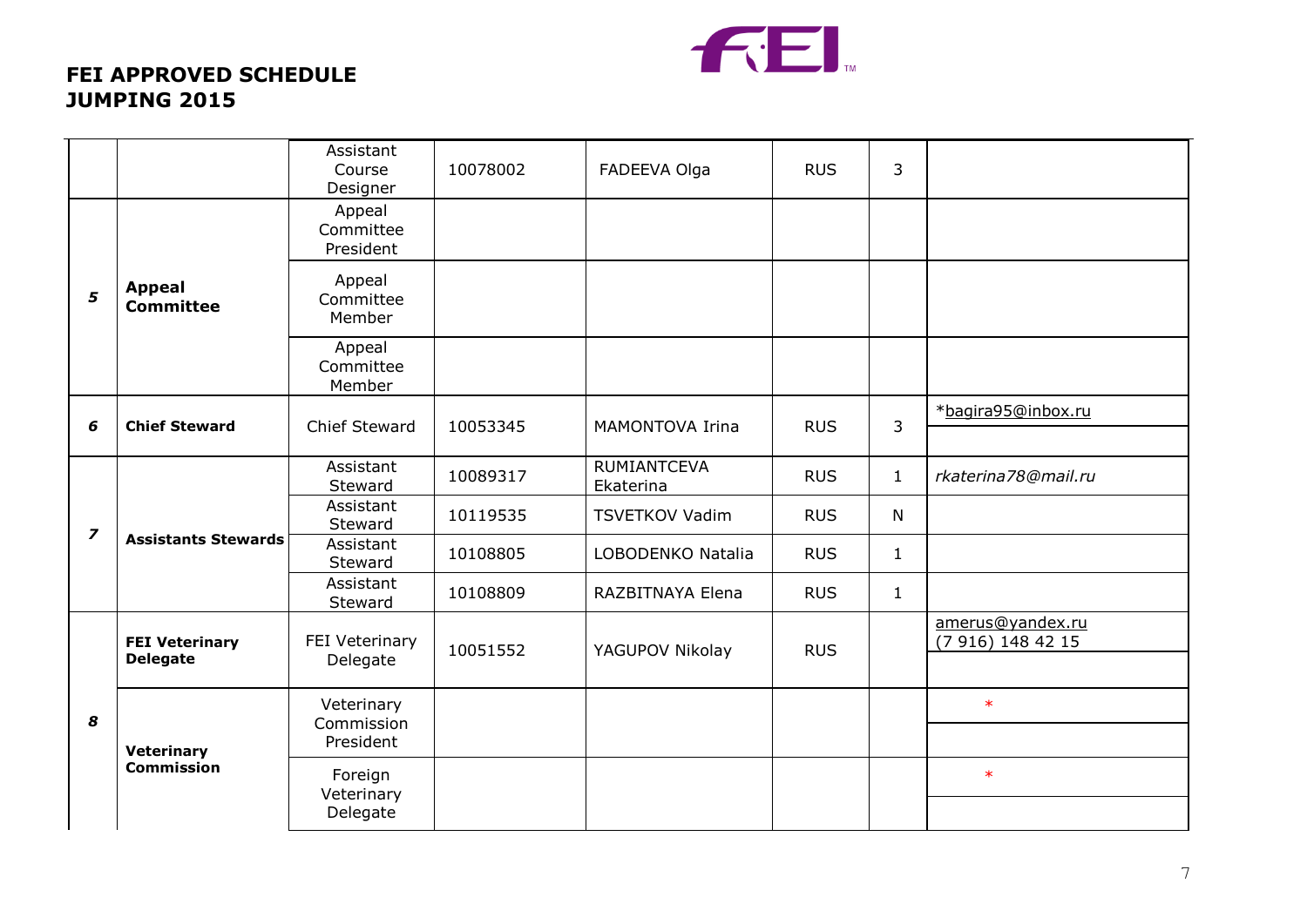

|    |                                                                                                            | Assistant FEI<br>Delegate        |          |                                |            |                                        |
|----|------------------------------------------------------------------------------------------------------------|----------------------------------|----------|--------------------------------|------------|----------------------------------------|
|    | <b>Veterinary Service</b><br><b>Manager (VSM)</b><br>9<br><b>Treating</b><br>Veterinarian<br>(VR Art 1010) | Veterinary<br>Service<br>Manager | 10068711 | ZIBREVA Olga                   | <b>RUS</b> | zibreva@gmail.com<br>+ 7 921 988 04 56 |
|    |                                                                                                            | <b>FEI Permitted</b>             | 10088091 | <b>KRITSINA Svetlana:</b>      | <b>RUS</b> | kritsina.s@gmail.com                   |
|    |                                                                                                            | Treating<br>Veterinarian         |          |                                |            | +7-921-933-19-49                       |
| 10 | <b>Medical Doctor</b>                                                                                      | <b>Medical Doctor</b>            |          | ST-PETERSBURG<br>MEDICAL-SPORT | <b>RUS</b> | *toganat@mail.ru                       |
|    |                                                                                                            |                                  |          | <b>DISPENSARY</b>              |            | +7 812 2731204                         |
|    | 11<br><b>Farrier</b>                                                                                       |                                  |          |                                | <b>RUS</b> | *toganat@mail.ru                       |
|    |                                                                                                            | Farrier                          |          | <b>EGOROV Kirill</b>           |            | +7 921 3133793                         |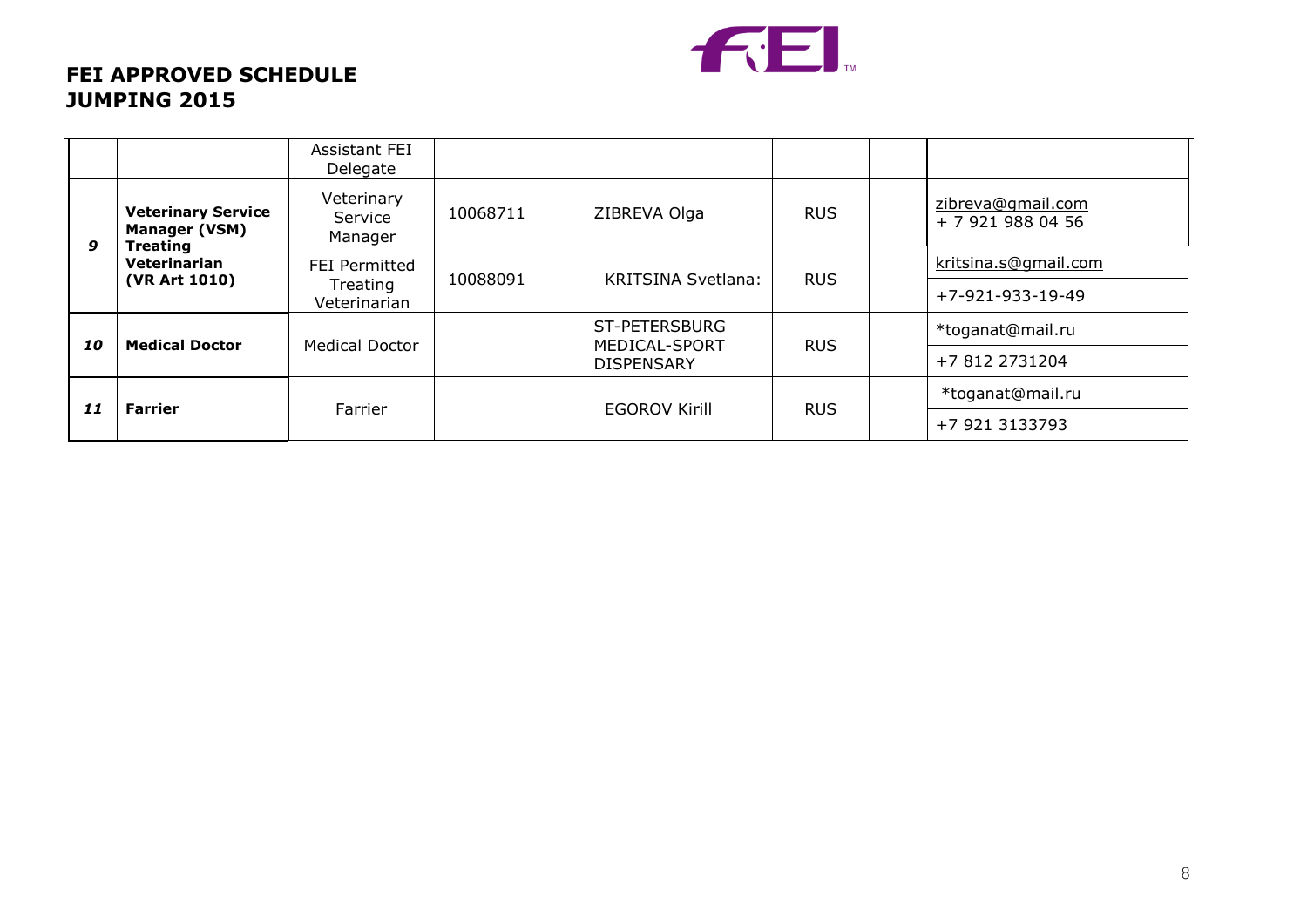

# **V. SPECIFIC TECHNICAL CONDITIONS**

## **1. TIMETABLE** (to be provided per category/level if multiple events)

|                                                                                                                                                                 | Day       | Date  | Time                   |
|-----------------------------------------------------------------------------------------------------------------------------------------------------------------|-----------|-------|------------------------|
| Opening of stables:                                                                                                                                             | Wednesday | 01/07 | 12.00                  |
| • Horse Inspection: All horses taking part at this event<br>must be present during the first horse inspection, unless unable<br>to do so due to "force majeure" | Thursday  | 02/07 | $15.30 -$<br>17.30     |
| Horse Re-Inspection:                                                                                                                                            | Friday    | 03/07 | $09.00 -$<br>09.30     |
|                                                                                                                                                                 |           |       |                        |
| • Show office opens for declarations before vet<br>inspection:                                                                                                  | Thursday  | 02/07 | $11.00 -$<br>14.30     |
| Declaration of Starters per competition: on the<br>previous evening of the respective competition                                                               |           |       | <b>Before</b><br>18-00 |
| Competition Nº1 CSIYH1*                                                                                                                                         | Friday    | 03/07 | 10.00                  |
| Competition Nº2 CSI3* - W                                                                                                                                       | Friday    | 03/07 | 13.30                  |
| Competition Nº3 CSI3* - W<br><b>LR</b><br>$\bullet$                                                                                                             | Friday    | 03/07 | 15.30                  |
| Competition Nº4 CSI3* - W                                                                                                                                       | Saturday  | 04/07 | 10.00                  |
| Competition Nº5 CSI3* - W<br><b>LR</b>                                                                                                                          | Saturday  | 04/07 | 13.00                  |
| Competition Nº6 CSIYH1*                                                                                                                                         | Saturday  | 04/07 | 15.30                  |
| Competition Nº7 CSIYH1*                                                                                                                                         | Sunday    | 05/07 | 09.00                  |
| Competition Nº8 CSI3* - W<br><b>LR</b><br>$\bullet$                                                                                                             | Sunday    | 05/07 | 11.30                  |
| Competition Nº9 CSI3* - W Grand Prix LR                                                                                                                         | Sunday    | 05/07 | 15.00                  |
| Qualification for EU-CH                                                                                                                                         |           |       |                        |

## **2. COMPETITION ARENA(S):**

| Dimensions:      | 65 m X 80 m           |
|------------------|-----------------------|
| Type of Footing: | sand with geo textile |

## **3. PRACTICE ARENA(S) :**

| Dimensions:      | 20 m X 60 m           |
|------------------|-----------------------|
| Type of Footing: | sand with geo textile |

## **4. STABLES :**

Size of boxes 3 m x 3 m

**(minimum 3m x 3m+20% 3m x 4m)**

## **5. DRAW:**

List of Draws:

Time, date and location: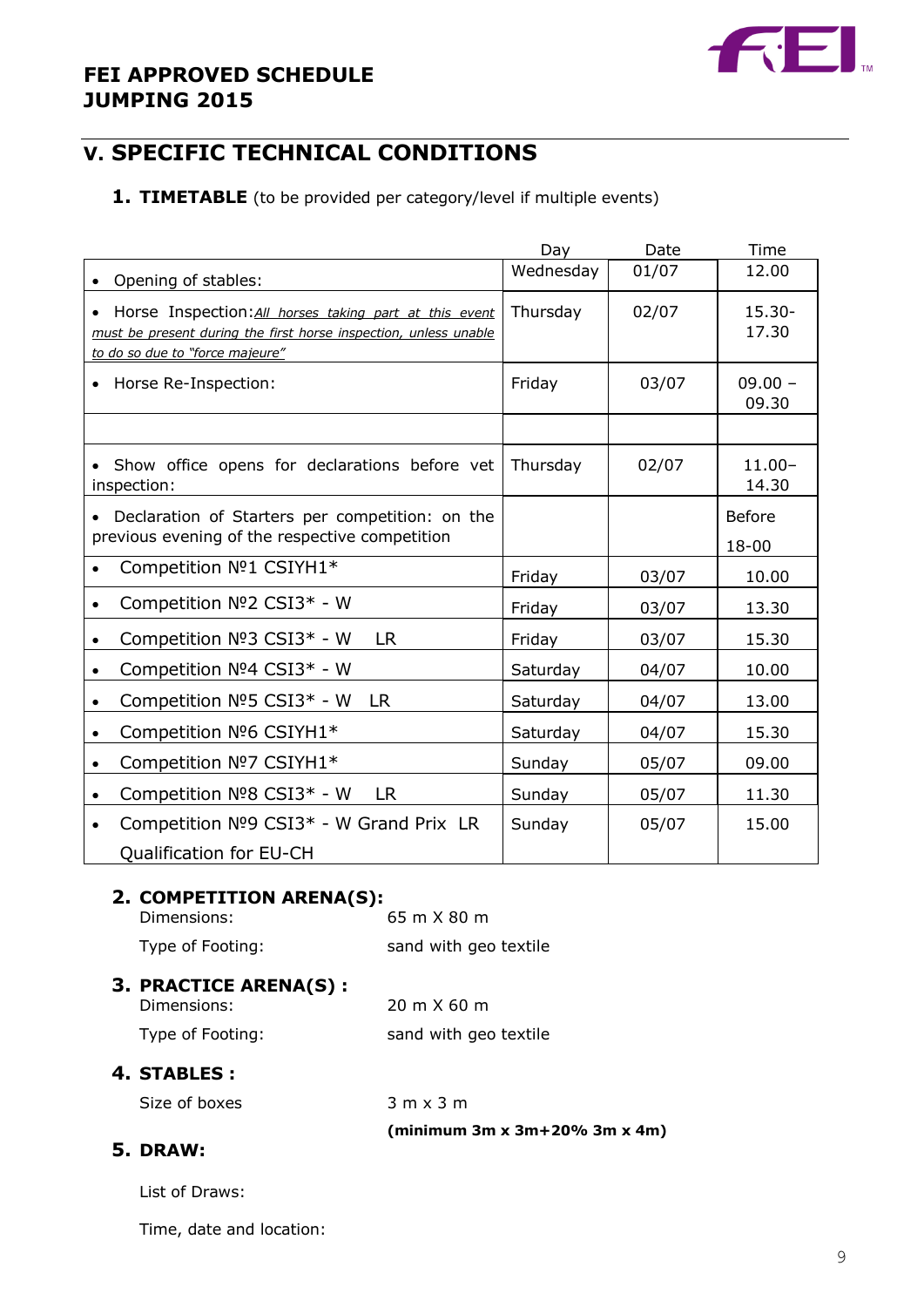

02.07.2014 in Show office at 18.00

# **VI. INVITATIONS**

CSI's: CSI3\*-W/CSIYH1\*

| NFs invited:                                                                             | ALB, BLR, BUL, CZE, CRO,<br>CYP, EST, MKD, MDA, SRB,<br>GRE, LAT, HUN, LTU, ROU,<br>POL, SLO, RUS, TUR, SVK, UKR |
|------------------------------------------------------------------------------------------|------------------------------------------------------------------------------------------------------------------|
| Reserve NFs:                                                                             | GER, FRA, SUE, SWE, FIN, NOR, NED                                                                                |
| Total number of athletes per category:                                                   | 70                                                                                                               |
| Number of home athletes:<br>Number of foreign athletes:<br>Number of horses per athlete: | 40%<br>60%<br>$2(CSI3*-W) + 2(CSIYH1*)$ or<br>$3(CSI3*-W) + 1(CSIYH1*)$                                          |
| OC Wild Cards:                                                                           | 3                                                                                                                |
| FEI Wild Cards:                                                                          | 2                                                                                                                |

The Top 10 athletes on the FEI W-Cup standings of the CEL North Sub-League 3 weeks prior to the event must be accepted to this event.

Athletes are invited by the Organising Committee through their NF. One groom per athlete.

# **VII. ENTRIES**

**IMPORTANT – You must use the FEI Entry System for all events of this show (**[https://entry.fei.org](https://entry.fei.org/)**) You will find additional documentation on [http://www.fei.org/fei/your-role/nfs/entry-system-j](http://www.fei.org/fei/your-role/nfs/entry-system-endurance)umping All Athletes & Horses participating in any International competition must be registered with the FEI.**

## **Athletes and/or Horses present at the event without having been entered through the FEI's Online Entry System will automatically be disqualifiedunless compelling circumstances warrant otherwise**

Entries in Principle: (Compulsory only for Championships and Games) Nominated Entries: (Compulsory only for Championships

and Games)

#### Definite Entries: **25 June 2015**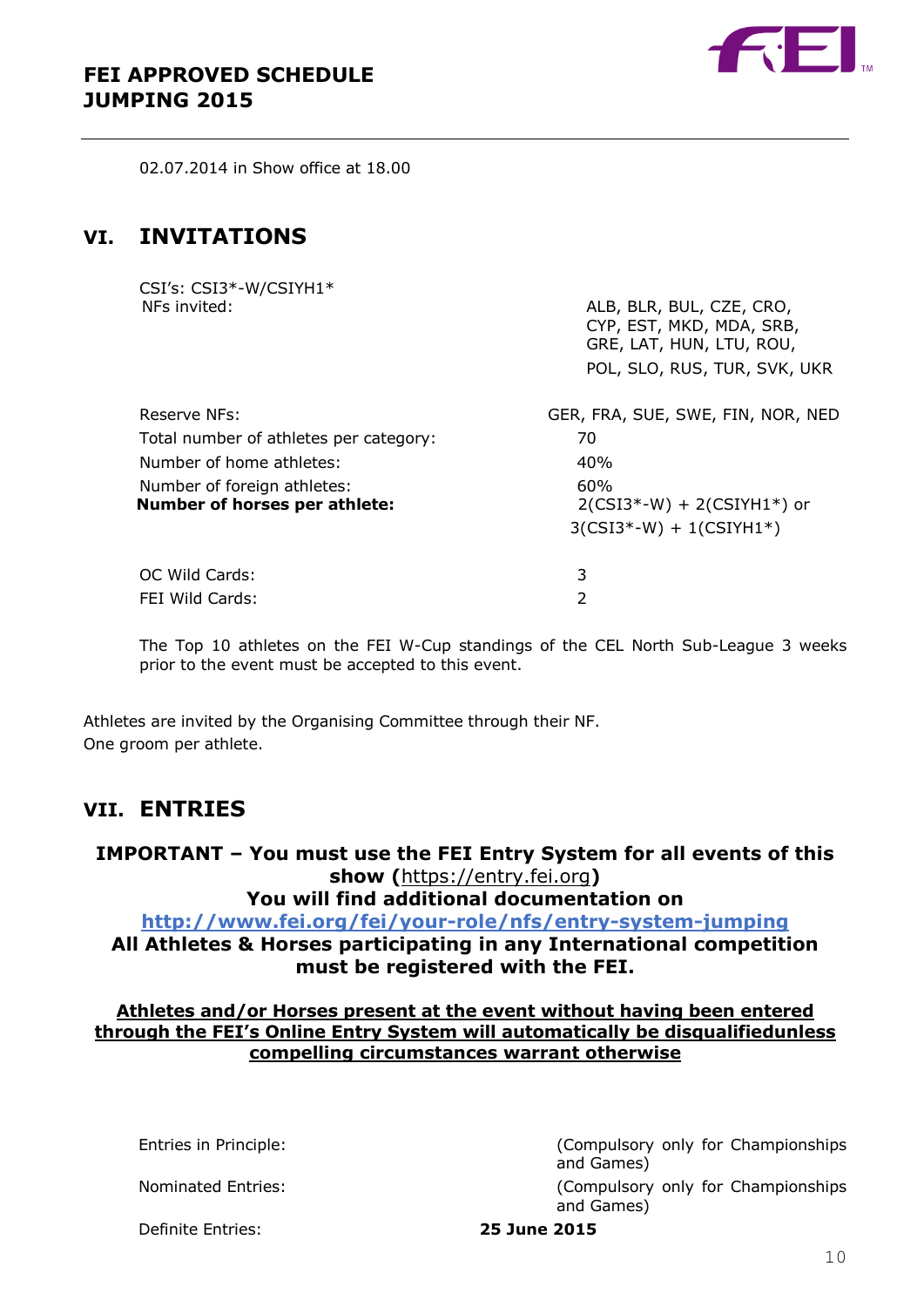

Last date for substitutions: 02 July 2014 14.30 p.m.

Entries have to be in accordance with Art.251 of the FEI Jumping Rules, 25<sup>th</sup> edition, 1<sup>st</sup> January 2014

#### **Please note that all accepted entries will be publicly available on the FEI Website 5 days before the beginning of the Show**

Entry fee per horse: 410 Euro (including stabling fee)

Entry fee per horse (CSIYH1\*): 250 Euro (including stabling fee)

Stabling fee per horse: (Not applicable for CSIs in Europe or for CSI5\* and CSIOs worldwide)

## **Total fee per horse:**

#### **Payments have to be made:**

- 1) The entry fee by bank transfer **shall be available only for residents**.
- 2) The entry fee by non-cash payment shall be available **only** until 29 June 2015 (3 days before the opening of the competition)
	- Banking details for residents:

Общественная организация «Федерация конного спорта Ленинградской области» (Non-Governmental Organization «Equestrian Federation of the Leningrad Region»

ИНН 4703098068 КПП 470301001 Р/счет 40703810400300004175 в Санкт-Петербургском филиале ТКБ ОАО г. Санкт-Петербурга БИК 044030715 Кор/счет 30101810600000000715

- 3) The entry fee by cash payment shall be available **not later** than the first day of competition 3 July 2015.
- 4) The payment of the prize money will begin on the second day of competition.
- 5) The opportunity of any mutual settlement between entry fee and prize money shall not be available.
- 6) Those winners of the competitions who wish to have their prize money by bank transfer should submit the following documents to the Organizing Committee:
	- an application for transfer of the prize money to the clearing account of the organization (company) owning the horse (horses);
	- full bank requisites of this organization (company);
	- a document confirming that the horse (horses) belongs to the organization (company).

For the Max. Entry fee please refer to the CSI/CSIO requirements on Annex VI of the Jumping Rules: CSI requirements for Europe, North America/CSIO Requirements Worldwide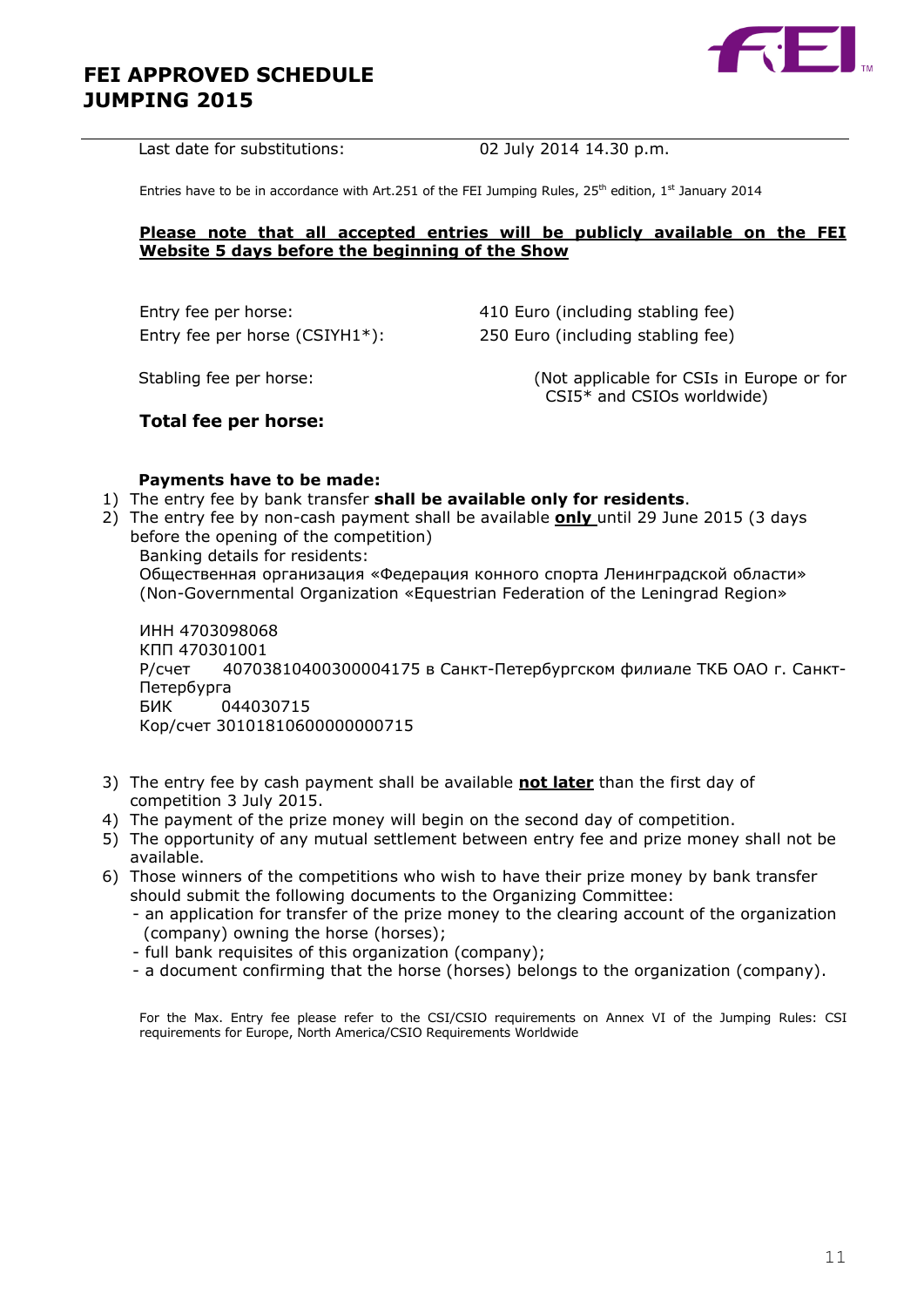

| <b>Event's Category</b>                                       | <b>Age of Athletes</b>                                                                                       | <b>Age of Horses</b>      |
|---------------------------------------------------------------|--------------------------------------------------------------------------------------------------------------|---------------------------|
| <b>Olympic Games/WEG</b>                                      | As of 18 <sup>th</sup> year                                                                                  | Min 9 y.o.                |
| <b>Continental Championships Senior</b>                       | As of 18 <sup>th</sup> year                                                                                  | Min 8 y.o.                |
| Regional Championships/Games (all regions                     |                                                                                                              |                           |
| except Latin America)                                         | As of 18 <sup>th</sup> year                                                                                  | Min 8 y.o.                |
| <b>Regional Championships/Games in Latin</b>                  | As of 18 <sup>th</sup> year                                                                                  | Min. 8 y.o.               |
| <b>America</b>                                                | As of 16 <sup>th</sup> year if height of obstacles max.1.40m (JRs                                            | Min. 7 y.o. if height of  |
|                                                               | Annex IX, Art. 6.1)                                                                                          | obstacles max. 1.40m      |
|                                                               |                                                                                                              | (JRs Art. 254.1.1)        |
| <b>World Cup Final</b>                                        | As of 18 <sup>th</sup> year                                                                                  | Min. 8 y.o.               |
| <b>Nations Cup Final</b>                                      | As of 18 <sup>th</sup> year                                                                                  | Min. 8 y.o.               |
| CSI-W1*-5*/CSIO-W1*-5*                                        |                                                                                                              |                           |
| Grand Prix, World Cup, Nations Cup, Power and                 |                                                                                                              |                           |
| Skill, Derby or Competition with the highest prize            |                                                                                                              |                           |
| money                                                         | As of 18 <sup>th</sup> year                                                                                  | Min. 7 y.o.               |
| Other Competitions                                            | As of 16 <sup>th</sup> year with permission of their NF                                                      | Min. 7 y.o.               |
| Other Competitions if height max. 1.40m                       | $\mathfrak{r}$<br>$\overline{\mathbf{u}}$<br>As of 14 <sup>th</sup> year                                     | Min. 7 y.o                |
| Other Competitions if height max. 1.30m                       | $\mathfrak{m}$<br>$\mathfrak{m}$<br>As of 12 <sup>th</sup> year                                              | Min. 7 y.o                |
| CSI3*-5*/CSI01*-5*                                            |                                                                                                              |                           |
| Grand Prix, Nations Cup, Power and Skill, Derby or            |                                                                                                              |                           |
| Competition with the highest prize money                      | As of 18 <sup>th</sup> year                                                                                  |                           |
| <b>Other Competitions</b>                                     | As of 16 <sup>th</sup> year with permission of their NF                                                      | Min. 7 y.o.               |
| Other Competitions if height max. 1.40m                       | $\mathbf{u}$<br>As of 14 <sup>th</sup> year                                                                  |                           |
| Other Competitions if height max. 1.30m                       | $\mathbf{t}$<br>$\mathfrak{r}$<br>As of 12 <sup>th</sup> year                                                |                           |
| $CSI2*$                                                       |                                                                                                              |                           |
| Power and Skill or Derby                                      | As of 18 <sup>th</sup> year                                                                                  |                           |
| <b>Other Competitions</b>                                     | As of 16 <sup>th</sup> year with permission of their NF                                                      |                           |
| Other Competitions if height max. 1.40m                       | $\mathfrak{m}$<br>As of 14 <sup>th</sup> year                                                                | Min. 6 y.o.               |
| Other Competitions if height max. 1.30m                       | $\mathbf{t}$<br>$\mathbf{u}$                                                                                 |                           |
|                                                               | As of 12 <sup>th</sup> year                                                                                  |                           |
| $CSI1*$                                                       |                                                                                                              |                           |
| Power and Skill or Derby                                      | As of 18 <sup>th</sup> year                                                                                  | Min. 6 y.o.               |
| Other Competitions<br>Other Competitions if height max. 1.30m | As of 14 <sup>th</sup> year with permission of their NF                                                      |                           |
|                                                               | As of 12 <sup>th</sup> year                                                                                  |                           |
| CH-Y                                                          | As of 16 <sup>th</sup> year to end 21 <sup>st</sup> year                                                     | Min. 7 y.o.               |
| CSI/CSIO-Y                                                    | As of 16 <sup>th</sup> year to end 21 <sup>st</sup> year                                                     | Min. 7 y.o.               |
| CH-J                                                          | As of 14 <sup>th</sup> year to end 18 <sup>th</sup> year                                                     | Min. 7 y.o.               |
| <b>CSI/CSI0-J</b>                                             | As of 14 <sup>th</sup> year to end 18 <sup>th</sup> year                                                     | Min. 6 y.o.               |
| CSI/CSIO-Ch/CH-Ch                                             | As of 12 <sup>th</sup> year to end 14 <sup>th</sup> year                                                     | Min. 6 y.o.               |
| CSI/CSIOP/CH-P                                                | As of 12 <sup>th</sup> year to end 16 <sup>th</sup> year                                                     | Min. 6 y.o.               |
| <b>CSIU-25</b>                                                | Ponies must be registered as ponies with the FEI<br>As of 16 <sup>th</sup> year to end 25 <sup>th</sup> year |                           |
|                                                               | As of 14 <sup>th</sup> year if height max. 1.40m                                                             | Min. 7 y.o.               |
| <b>CSIV</b>                                                   | As of 45 <sup>th</sup> year for women and 49 <sup>th</sup> for men                                           | Min. 6 y.o.               |
| <b>CSIAm</b>                                                  | As of 12 <sup>th</sup> year for CSIAm-B                                                                      | Min. 6 y.o. for Cat. B    |
|                                                               | As of 14 <sup>th</sup> year for CSIAm-A                                                                      | Min. 7 y.o. for Cat. A;   |
| <b>CSIYH</b>                                                  | As of 16 <sup>th</sup> year                                                                                  | Min. 6 y.o. - Max. 8 y.o. |
| CH-M-YH-S                                                     | As of 18 <sup>th</sup> year or 16 <sup>th</sup> year for athletes qualified with                             | 5 y.o. / 6 y.o. / 7 y.o.  |
|                                                               | the same horse                                                                                               |                           |
|                                                               |                                                                                                              |                           |

## **NO-SHOWS/LATE WITHDRAWALS:**

**"NB: Withdrawals after the date of definite entries or no-shows will be held liable to reimburse the OC for the actual financial loss incurred by the OC (i.e. stabling and hotel expenses) as a result of the late withdrawal or no-show.**

**Amount charged: 200 Euro**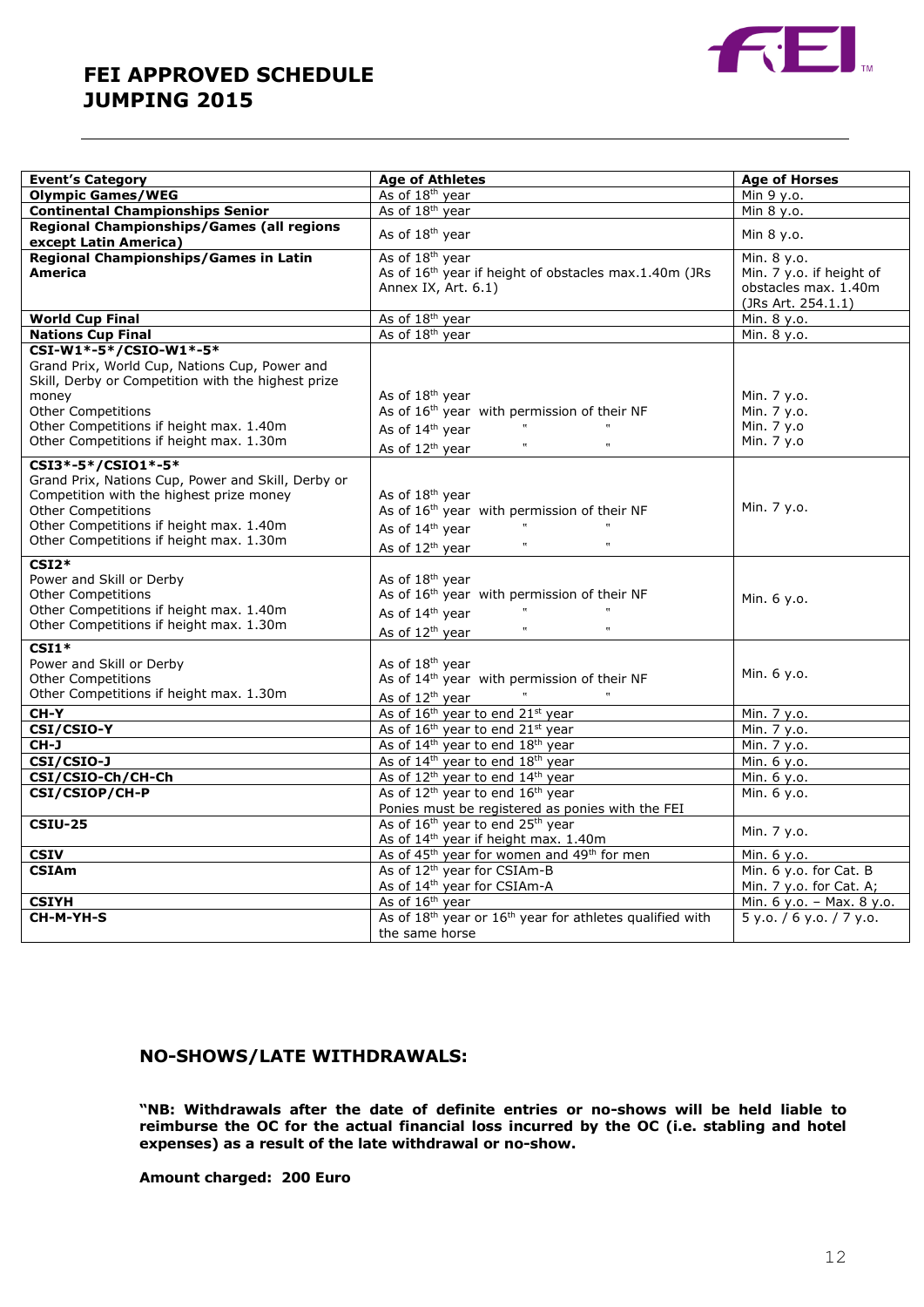

## **ADDITIONAL FEES/CHARGES BY ORGANISING COMMITTEE:**

All additional fees must be listed hereunder with the details of the amounts to be charged and approved by the FEI. Only fees approved by the FEI and listed in the approved schedule can be charged by the OC.

| EADCMP Fee (for Groups I and II):                                                                                                                | Included in entry fee $\Box$ CHF 12.50 $\boxtimes$ |                                                                                                                        |
|--------------------------------------------------------------------------------------------------------------------------------------------------|----------------------------------------------------|------------------------------------------------------------------------------------------------------------------------|
| 10 Euro per day<br>Bedding at entrance and final cleaning<br>are included. Cleaning during the Show<br>is provided by grooms. Shavings are free. |                                                    |                                                                                                                        |
|                                                                                                                                                  |                                                    |                                                                                                                        |
|                                                                                                                                                  |                                                    |                                                                                                                        |
|                                                                                                                                                  |                                                    |                                                                                                                        |
|                                                                                                                                                  |                                                    |                                                                                                                        |
|                                                                                                                                                  |                                                    |                                                                                                                        |
|                                                                                                                                                  |                                                    |                                                                                                                        |
|                                                                                                                                                  |                                                    | 5 Euro/ per bale (15kg.)<br>0,4 Euro/ per 1kg.<br>Shavings are free.<br>40 Euro/ per day<br>40 Euro/ per horse per day |

## **All aforementioned amounts are including VAT**

VAT number of the OC:

# **VIII. FACILITIES OFFERED**

#### **1. ATHLETES**

#### **Accommodation.**

#### Hotel: **"Severny sklon"**

Address: Toksovo, Leningrad region

Telephone: +7 812 924 81 81

At the expense of: The OC  $\Box$  or Athletes $\boxtimes$ 

Accommodated (bed and breakfast) from to

#### **Meals.**

At the expense of: The OC $\Box$  or Athletes $\boxtimes$ Meals provided from to to . Where

## **2. GROOMS**

#### **Accommodation.**

Requests for accommodation must be sent with entries.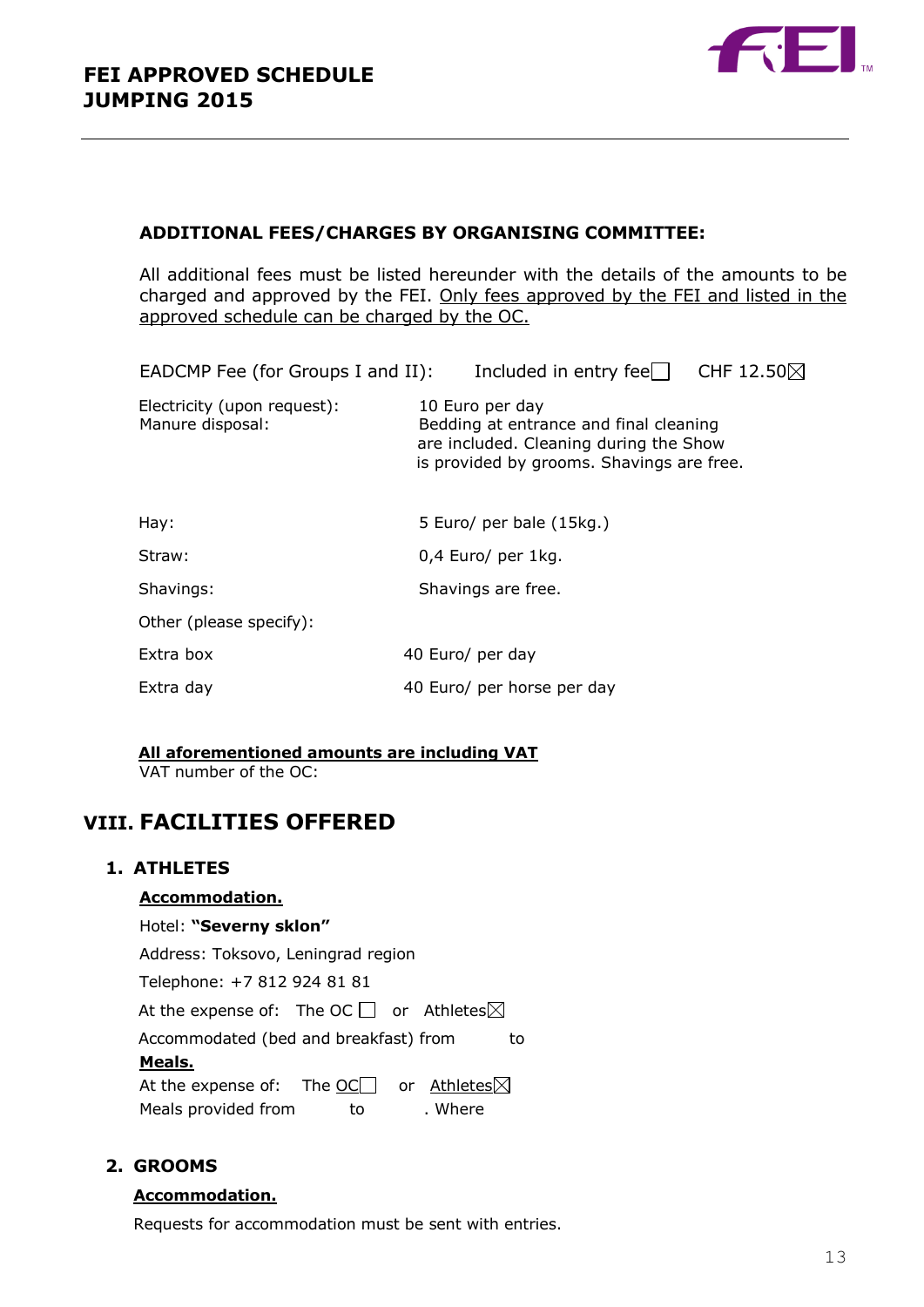



Accommodation will be at the cost of:  $OCD$ Athletes $\boxtimes$ **Meals.** At the expense of: The  $OC$  or Athletes $\boxtimes$ Meals provided from to to . Where

N.B. If applicable, OC's must provide proper sanitary conditions The showering facilities should be sufficient for both male and female grooms with hot and cold water. Shower facilities as well as restrooms should at all times be in a state of cleanliness.

#### **3. HORSES**

Transport expenses to be paid by:

The  $OC$  at per km.

The Athlete $\boxtimes$ 

For CSI events in Europe and North America as well as for CSIO events worldwide, stabling is free of charge. (it is included in the entry fee)

01/07/2015 (from 12.00) to 06/07/2015 (till 12.00) – free. Extra days – 40 Euro per horse/per day.

For CSI events outside Europe and North America, stabling to be paid by:

The  $OC$  at per stable.

The Athlete $\Box$  at per stable.

#### **4. WELCOME**

The time and date of arrival of athletes, horses and their means of transport must be given to the OC in order to facilitate their arrival.

Please provide date and time of arrival to the OC by: +7 921 9309039 **by 30.06.2015**

## **5. LOCAL TRANSPORTATION - ARRANGEMENTS FROM HOTEL TO SHOWGROUNDS**

Walking distance  $\square$ 

OC Shuttle Service

Public Transport  $\Box$  to be paid by the  $\underline{\textrm{OC}}$  the Athlete  $\boxtimes$ 

If paid by Athlete approximate cost per round trip: 6 Euro

Other:

# **IX. ADDITIONAL INFORMATION**

#### **1. ADVERTISING ON ATHLETES AND HORSES:**

At CSI events, and all competitions except for the Nations Cup, athletes are authorised to carry the logo of their personal sponsor in accordance with Art. 256.3 and 257.3 of the FEI Rules for Jumping.

#### **For Championship or CSIO Nations Cup Competitions, please specify below.**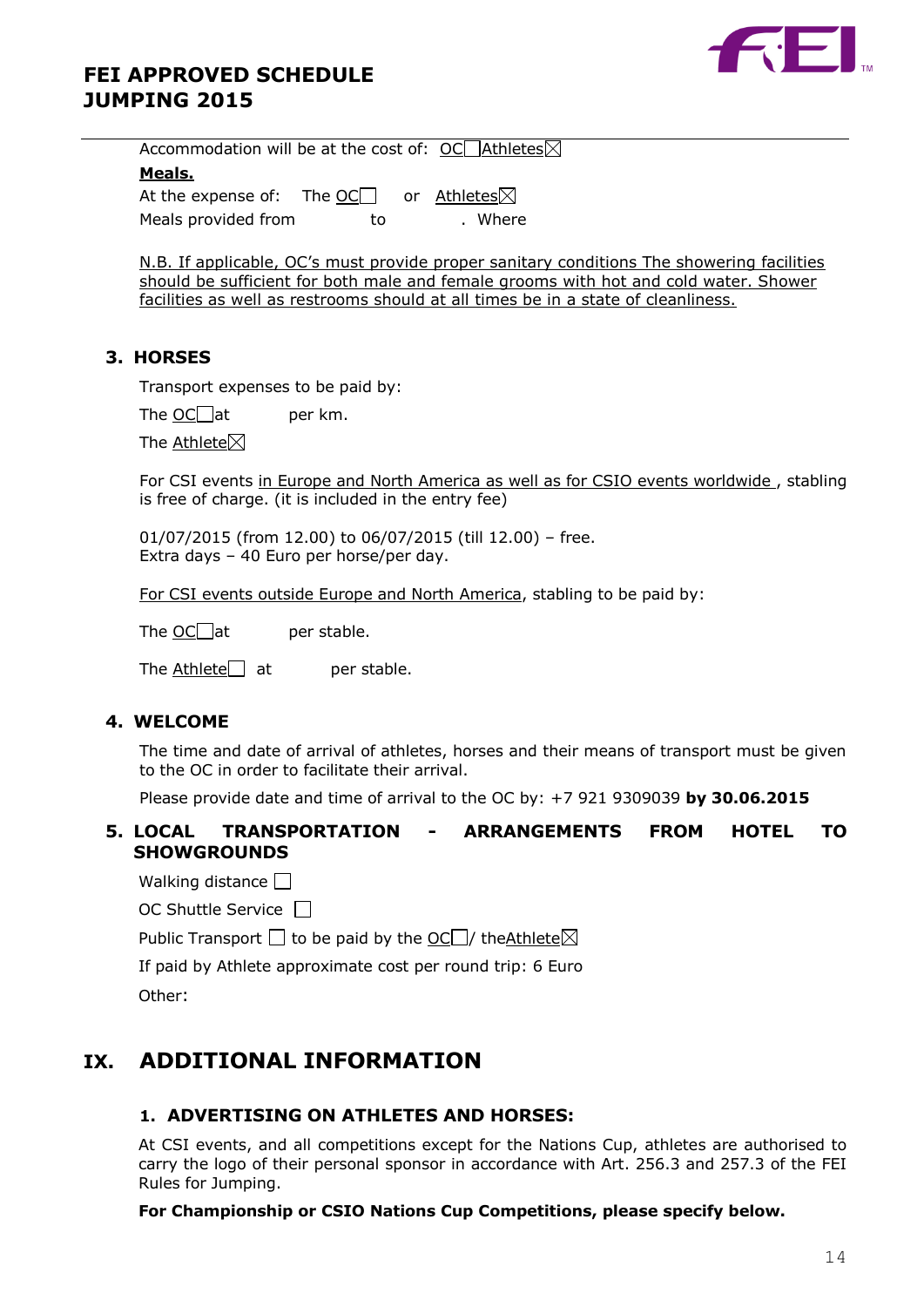



| Championship: personal sponsor logo                        | Authorised $\Box$ | Not authorised $\Box$ |
|------------------------------------------------------------|-------------------|-----------------------|
| Nations Cup Competitions: personal sponsor logo Authorised |                   | Not authorised $\Box$ |

The Chief Steward will check that the advertising on Athletes and horses complies with these Articles.

## **2. GENERAL CLASSIFICATION AT THE END OF THE COMPETITIONS**

| Cup, medal, horse - rug |
|-------------------------|
| No                      |
| Nο                      |
| N٥                      |
|                         |

## A. **PRIZE - CLASSIFICATION**

Deductions from prize money will be 13%from total prize money of each RUS NF rider and 30% from total prize money of each foreign rider according to Russian State law.

## **3. PRIZE GIVING CEREMONY**

The owner of the winning horse is invited to the prize giving ceremony for the Grand Prix : Yes  $\neg$  No  $\neg$ 

The number of athletes required to present themselves for the prize-giving ceremony of each competition is **6**.

## **4. INSURANCES**

All owners and athletes are personally responsible for damages to third parties caused by themselves, their employees, their agents or their horses. They are therefore strongly advised to take out third-party insurance providing full coverage for participation in equestrian events at home and abroad, and to keep the policy up to date.

The FEI insures all FEI Officials, whose names are published in the FEI Officials lists, against third party liability including Judges, Course Designers, Technical Delegates, FEI Stewards, FEI Veterinary Delegates, Para Classifiers, Members of the Judges' Supervisory Panel and FEI Coaches (FEI EADCMP Veterinarians are covered under a different policy):

- Who are acting for or on behalf of the FEI as stated in the approved schedule of the Event or who are acting in the scope and course of the FEI's Business as described in the final approved schedule; and
- Who have received the status of FEI Officials at FEI Events through a qualification process.

## The FEI will NOT insure:

- National officials officiating at FEI Events; and/or
- FEI Officials, who have no official function at the Event.

The insurance extended is for any liability that the FEI Official incurs to a third party, and for the costs of defending any such claim arising as a result of actions undertaken by the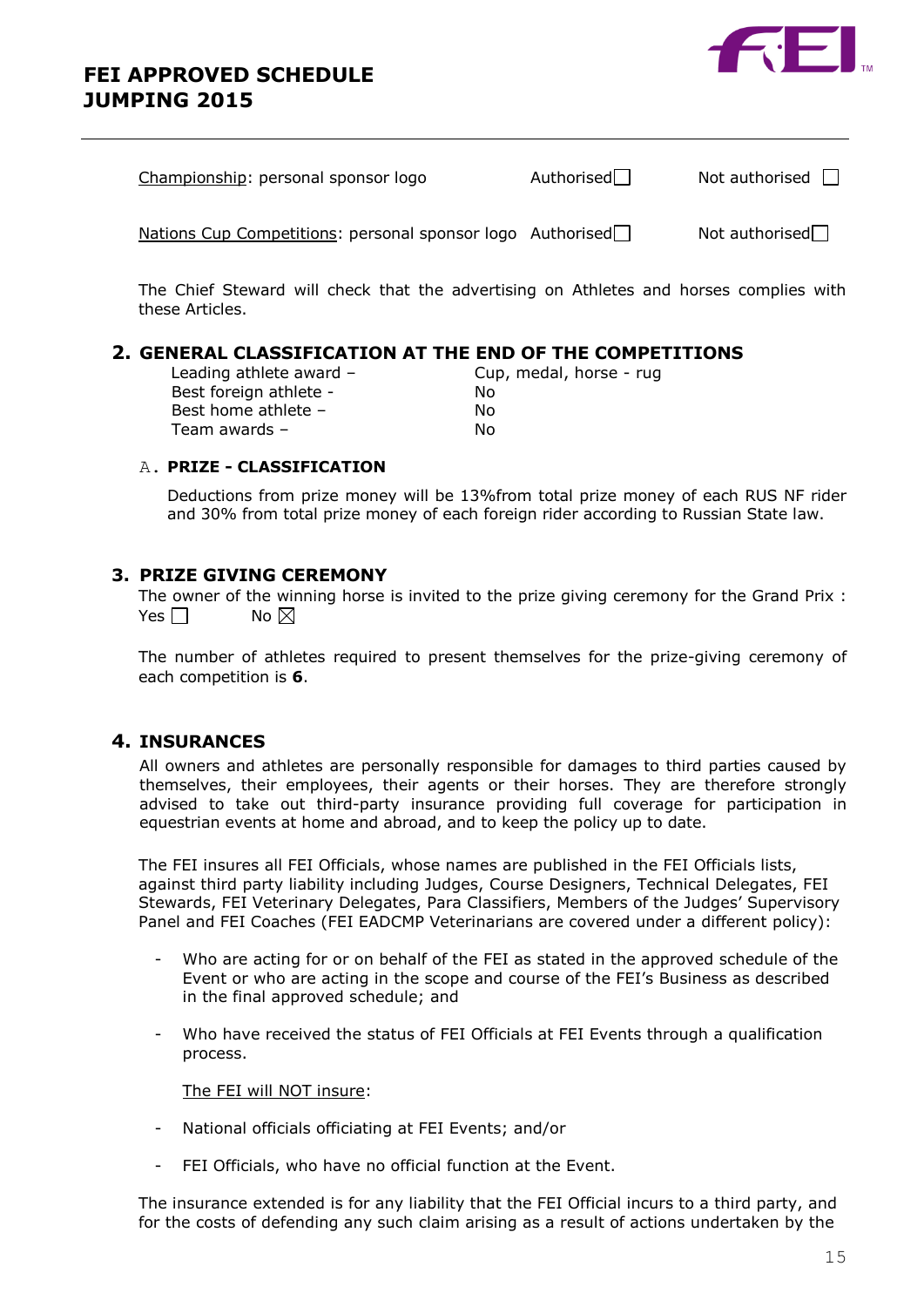

FEI Official in good faith (including errors and omissions) on behalf of the FEI. However, the insurance for obvious reasons does not extend to any liabilities incurred as a result of an FEI Official's dishonest, fraudulent, malicious, and/or illegal act.

Should an FEI Official become aware of an incident that he or she believes might result in a claim, that FEI Official should notify the FEI immediately and provide all of the facts known to the FEI Official. The FEI cannot guarantee the insurance coverage described above in circumstances where the FEI Official has good cause to believe that there might be a claim and does not provide such timely notice directly to the FEI.

FEI Permitted Treating Veterinarians (PTVs) (Art 1005) are to have adequate professional indemnity insurance.

#### **5. ENTRY RIGHT TO SHOWGROUNDS/ACCREDITED PERSONS**

Entry right to the stable area acc. to VR Art. 1023.VI.

 NUMBER OF ACCREDITED PERSONS: Athlete: yes Partner: yes Groom: yes Horse Owner: (2 accreditations per FEI-Passport) yes

## **6. SAFETY CUPS**

Name of Manufacturer: OLAF PETERSEN HORSE EQUIPMENT

#### **7. TIMING DEVICE**

Name of Manufacturer: TAG HEUER

Model: CHRONOPRINTER CP 540 FEI Report number: 22010028A

PHOTOCELL HL 2 - 31

WI-SI HL610 **FEI Report number: 22010006C** 

FEI Report number: 22010003B

#### **8. PROTESTS/APPEALS**

To be valid, all Protests and Appeals must be made in writing and accompanied by a deposit of CHF 150 - or equivalent.

#### **9. MODIFICATION OF SCHEDULE**

In exceptional circumstances, together with the approval of Chefs d'Equipe and Ground Jury the OC reserves the right to modify the schedule in order to clarify any matter or matters arising from an omission or due to unforeseen circumstances. Unforeseen circumstances do not include situations arising as a result of the OC altering the approved Schedule without FEI's authorisation. Any such changes must be notified to all competitors and officials as soon as possible and they must be reported to the FEI Secretary General by the Foreign Judge.

### **10. SCHOOLING DURING COMPETITIONS**

Riders wishing to school during speed competitions (Table A and Table C) must inform the OC before these competitions begin. These riders will start first in these competitions.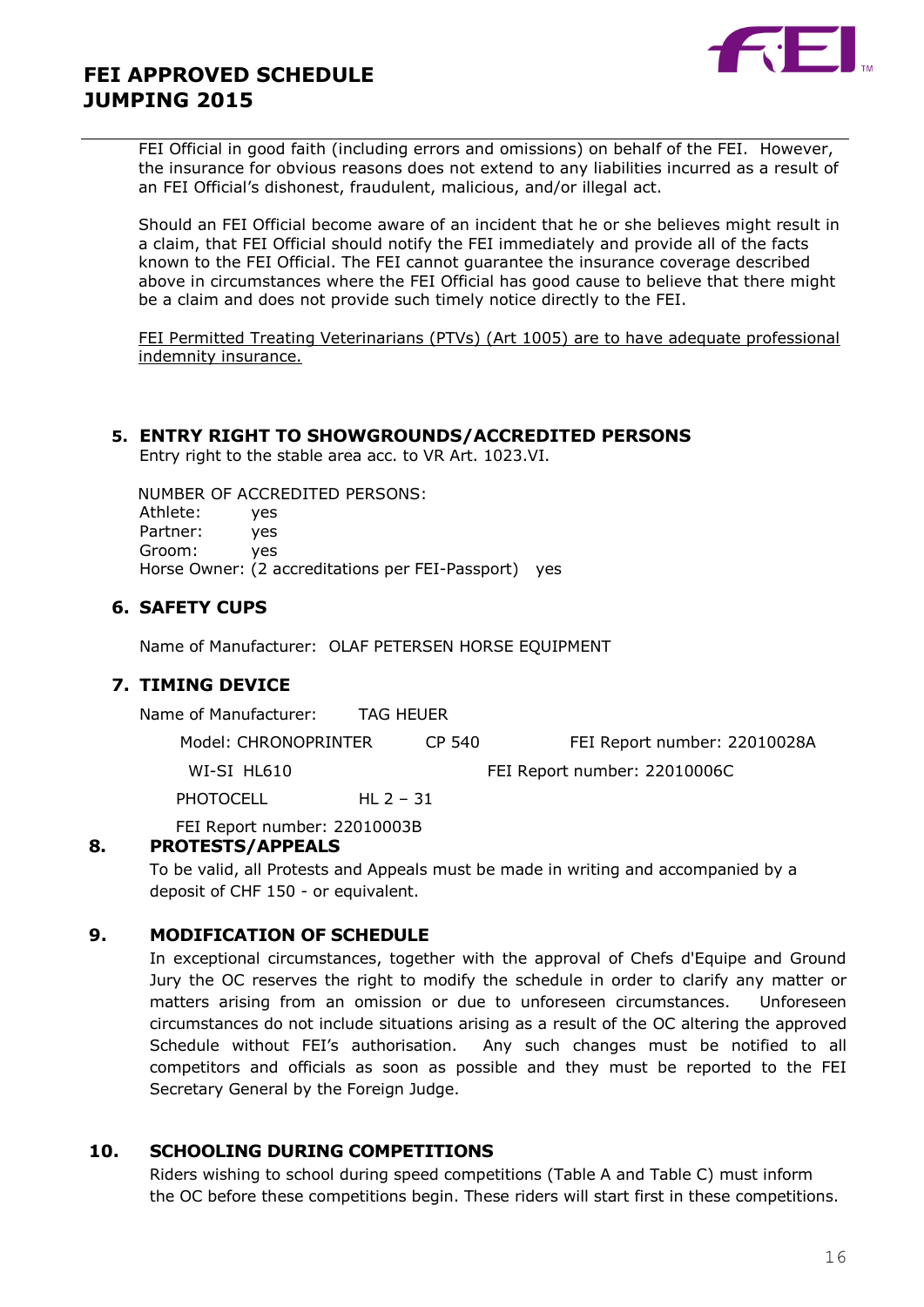

### **11. DISPUTES**

In the event of any discussion concerning the interpretation of the schedule (in translated languages), the English version will be decisive.

#### **12. RESULTS**

In order to proceed with the results publication and for qualification purposes the FEI requires results **to be uploaded directly on the FEI Database** within five days after the conclusion of the event.

All relevant information, file format and tutorial can be found on this page:

<http://www.fei.org/fei/your-role/organisers/xml-format>

If you or your providers are unable to produce the required files, results will be accepted by e-mail to [results@fei.org](mailto:results@fei.org), in the proper Excel or "XML" format immediately after the event. Please refer to compulsory format for CSIs/CSIOs/Championships and Games; the file can be downloaded using the following link:

<http://www.fei.org/fei/your-role/organisers/jumping/results-forms>

#### **All results must include FEI Passport Registration number of horses and FEI ID number of Riders.**

Please note that as per Art. 109.6 (GR):OCs of International Events must inform the FEI and NFs whose teams or individuals have taken part, of the results and prize money paid to each placed Athlete and team, within five (5) days following the Event, unless otherwise specified for qualification and ranking reasons as communicated by the FEI. Failure from OCs of International Events to provide the FEI with the appropriate result(s) and/or prize money information by the aforesaid deadline and/or in the aforesaid format shall entail a warning for the first violation and thereafter a fine of CHF 1'000.- per violation.

## **13. BETTING**

Betting will be authorised by the OC. Yes  $\Box$ No  $\boxtimes$ 

#### **14. STEWARDING**

- · If an athlete is uncertain as to whether the boots he/she intends to use during an event are allowed, he/she or his/her representative should show the boots to the Chief Steward for his/her opinion before the boots are used in training or in competition.
- · In addition, athletes are to be made aware that hind boots must be removed and placed again on the horse's legs in the presence of a Steward while in the warm-up arena prior to entering the competition arena for certain competitions. (If bandages are used in place of boots, athletes are not required to remove the bandages in the warm-up arena.)This procedure is compulsory for competitions for which boot and bandage control is mandatory, that is the Nations Cup, Grand Prix, and the competition with the highest prize money, and is at the discretion of the Chief Steward for other competitions.
- · As an alternative to carrying out this procedure at the time designated by the Steward an athlete may ask his/her groom to take the boots to the in-gate and place them on the horse's legs in front of the Steward prior to the combination entering the arena.
- · The Steward has the authority to intervene if a boot is deemed excessively tight by instructing that the boot be removed and put on again correctly. *[Stewards are to note that it is normal for a horse's gait to be somewhat affected immediately after boots have*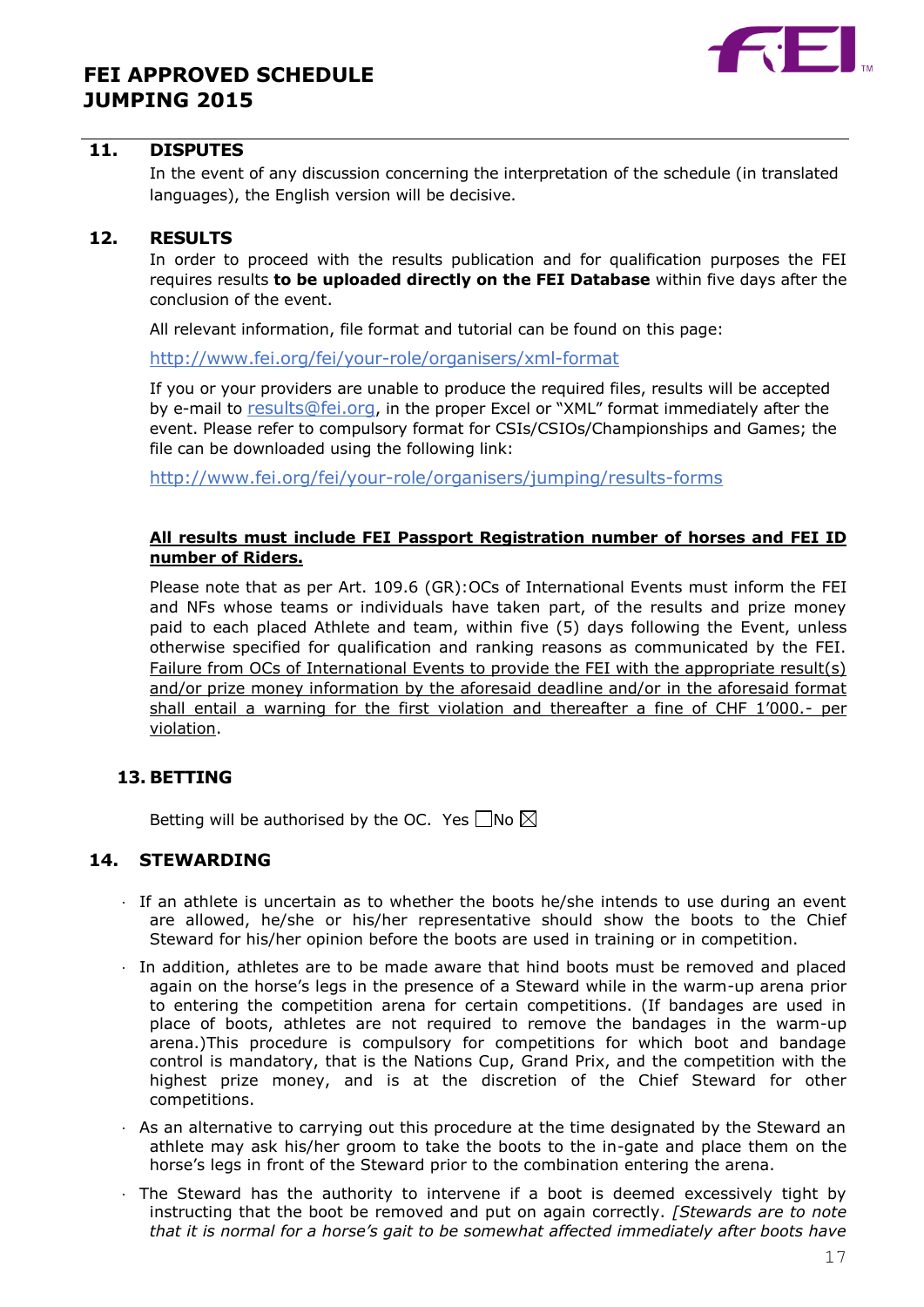

*been removed and re-placed.]*If an athlete or his/her groom refuses to remove and replace the boot(s) when instructed to do so by the Steward, a Yellow Warning Card will be issued to the athlete in question.

- · If it is deemed impossible or unsafe to remove the hind boots in the warm-up arena prior to the combination entering the competition arena, due to an extremely excited or nervous horse, the boots of the horse in question are to be removed by the athlete/groom following the athlete's round upon leaving the arena and inspected by the Steward. This inspection may be carried out during the boot and bandage control if the boot and bandage control is carried out for the competition in question.
- · This procedure does not replace boot and bandage control after completion of an athlete's round for competitions for which boot and bandage control is mandatory (refer to JRs Art. 244.1).

## **X. VETERINARY MATTERS**

## **VETERINARY REGULATIONS (VRs), 14th edition, effective 1 January 2015**

## **1. CUSTOMS FORMALITIES**

Contact details for Customs Formalities:

| Address:       | Transport company "Venta" 194044, Russia, |
|----------------|-------------------------------------------|
|                | Saint-Petersburg                          |
|                | B. Sampsonievskiy, 32, 2b, of.211         |
| Telephone:     | +7 812 324 16 01                          |
| Fax:           | +7 812 324 27 75                          |
| Email:         | info@ventagroup.ru                        |
| Opening hours: |                                           |

## **2. HEALTH REQUIREMENTS**

#### **GENERAL**

In accordance with the FEI Code of Conduct it is imperative that all Horses at FEI Events are physically fit and free from infectious disease before being allowed to compete.

All vaccinations must be put down in the FEI international passport.

PLEASE NOTE! The attached Veterinary Certificate to enter Russian Federation (no more than 90 days) for competing from European countries (Schengen, etc) should be **ORIGINAL**, with sign and stamp of State veterinary of the territory exporter. The Original Certificate blank (different for all the European countries), with hologram and coloured should be requested at Government Veterinary Department of any European country.

#### **ENTRY OF HORSES**

Required health tests and vaccinations: Quarantine period: Specimen Import Licence applied: For questions or problems, please contact your Government Veterinary Services.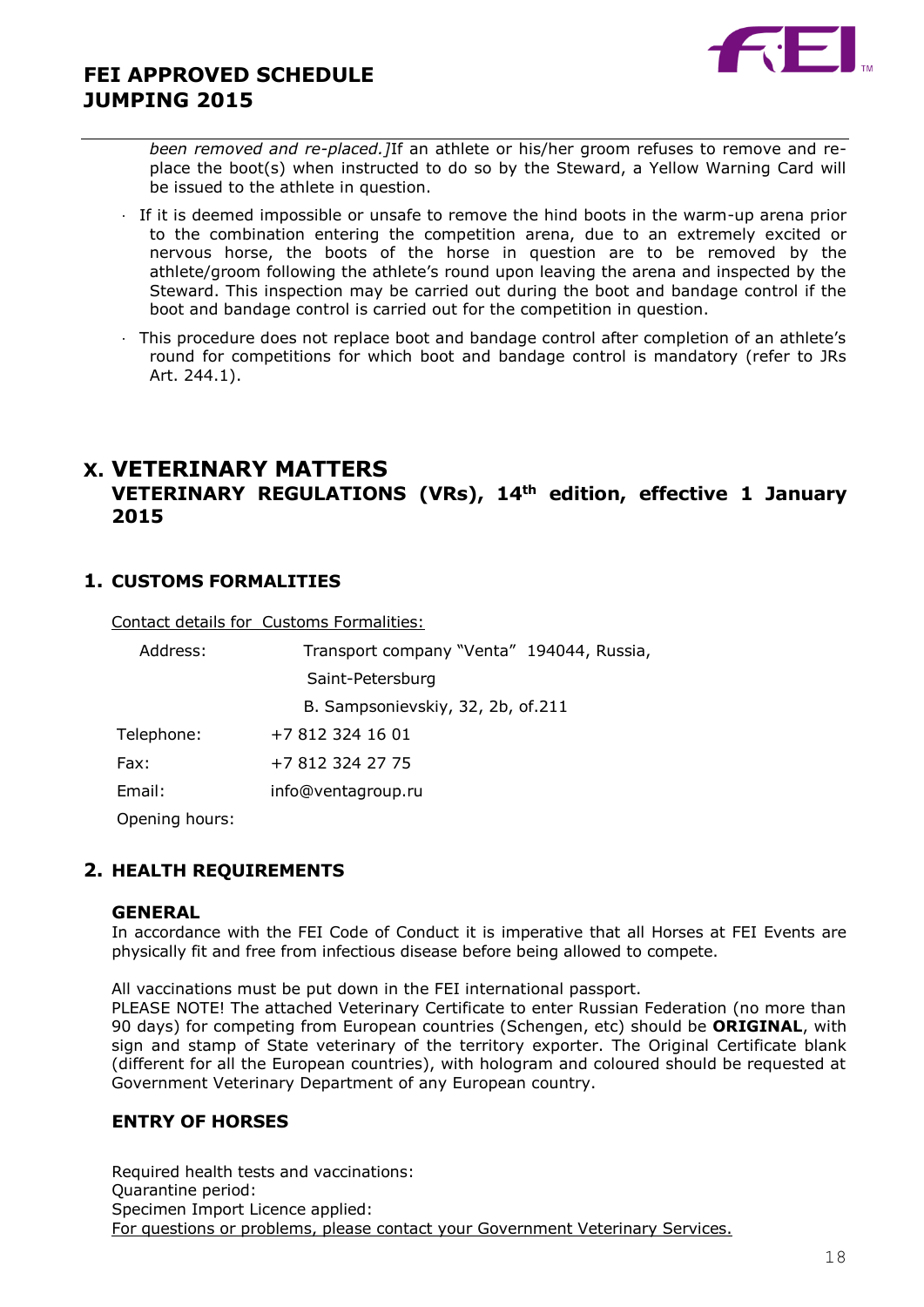

#### **3. NATIONAL REQUIREMENTS**

If applicable please provide:

## **4. TRANSPORT OF HORSES**

Horses must be fit to travel and be transported in vehicles suitable for the transport of horses. Any government requirements for disease testing and control must be requested well in advance, to ensure that the Horse is in compliance by the time of arrival at the border of the country where the Event is taking place. Athletes, or their representatives, have the responsibility to be in compliance with national legislation in both their country of origin and the host nation of the Event; where necessary Athletes must contact local government authorities or veterinary advisors for information regarding animal health requirements and transport legislation. Within the European Union (EU), this includes EU Council Regulation (EC) No 1/2005 concerning the protection of animals during transport within the Member States of the EU.

## **5. VENUE ARRIVAL INFORMATION & FITNESS TO COMPETE**

## **PASSPORTS General Regulations Article 137**

#### **For all issues relating to FEI Horse Passports/FEI Recognition Cards please contact your National Federation**

All Horses competing at FEI Events must be registered with the FEI.

FEI Passports or FEI Recognition Cards (for those Horses with a national passport approved by the FEI) are compulsory for FEI Events, with the exception of CNs and CIMs as outlined below.

| <b>Event's Category</b>    | <b>FEI Passport and or Recognition Card</b>      |
|----------------------------|--------------------------------------------------|
| <b>National Events</b>     | Not compulsory                                   |
| CSI1*-2*/J-B/Y-B/Ch-B/U25- | Not compulsory for Horses from the host Nation   |
| B/V-B/Am-B/P/Ch-A          | - Compulsory for Horses from the invited Nations |
| CSI3*-5*/CSIOs/J-A/Y-A/V-  | Compulsory                                       |
| $A/U25 - A/Am-A$           |                                                  |
| All Championships/Games    | Compulsory                                       |
| $CSI1*-5*-W$               | Compulsory                                       |

Athletes who do not present a Horse's Passport and/or Recognition Card, or one that is not correctly validated, or failing to meet other passport requirements including micro-chipping, vaccination, Equine Anti-Doping and Controlled Medication control (Veterinary Regulations Article 1030), will be **subject to Sanctions in accordance with Annex II of the Veterinary Regulations** and may not be allowed to compete.

Athletes will be required to write their name and counter sign next to any passport irregularity entry noted, as an acknowledgement, prior to receiving the passport and leaving the show ground. Following a warning being issued for such an irregularity, the Athlete will have 30 days to correct this. Failure to correct such irregularities within 30 days will result in a sanction being imposed.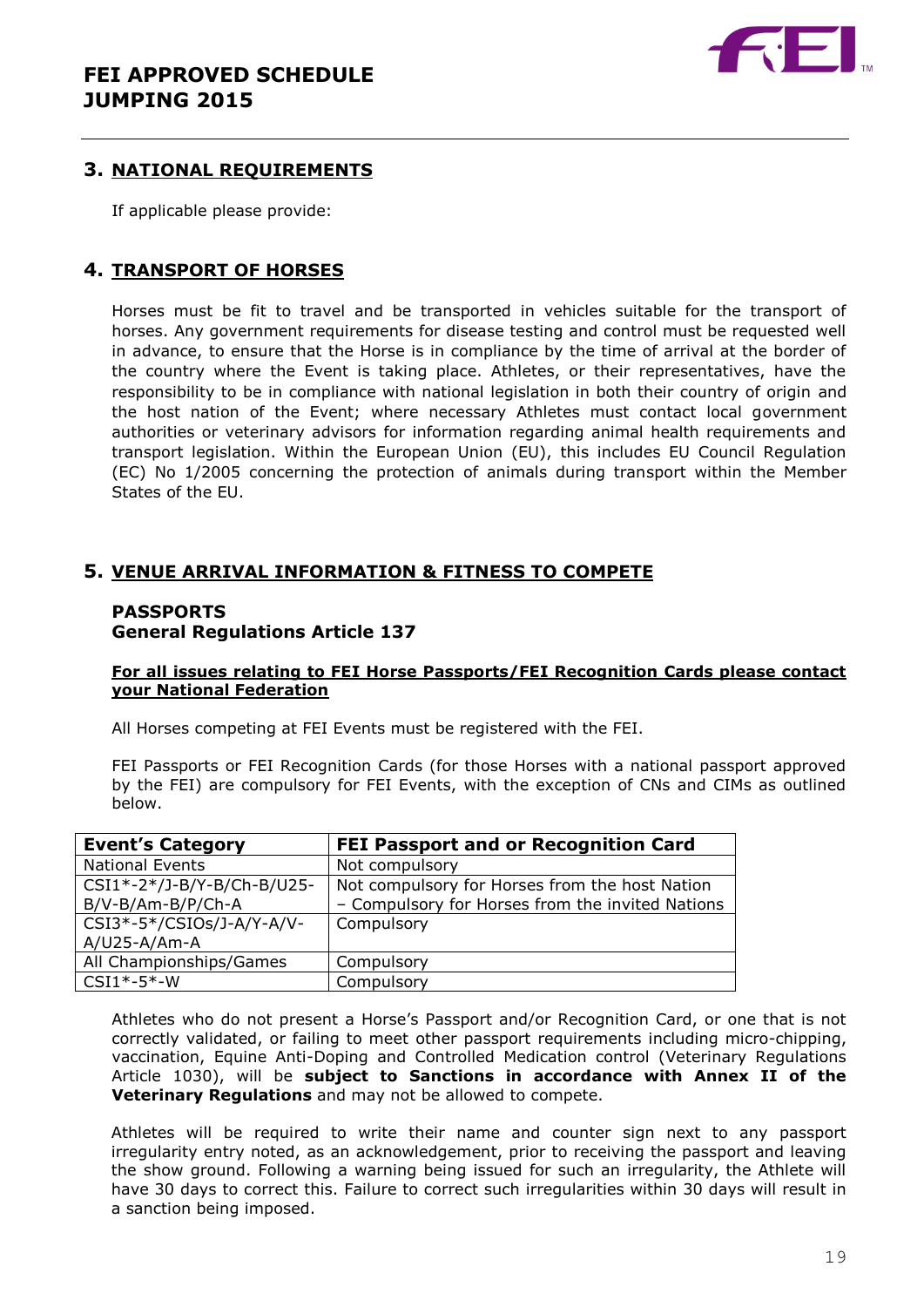

Note, for Horses permanently resident in a Member State of the European Union, all Horses must have a national EU passport in compliance with EU Regulations to which a FEI Recognition card is applied. The exception to this being Horses in possession of an FEI passport which has been continually revalidated without interruption.

#### **VACCINATIONS - EQUINE INFLUENZA 2015 Veterinary Regulations Article 1028**

Horses competing at FEI Events must comply with the requirements for Equine Influenza vaccination in accordance with the Veterinary Regulations and as summarised below.

| <b>VACCINATION</b>    | <b>PROTOCOL</b>                                                                                                                                                             | <b>ENTER</b><br><b>ELIGIBILITY</b><br>TO.<br><b>VENUE</b>                                                                                                                            |
|-----------------------|-----------------------------------------------------------------------------------------------------------------------------------------------------------------------------|--------------------------------------------------------------------------------------------------------------------------------------------------------------------------------------|
| <b>Primary Course</b> | 1 <sup>st</sup> Vaccination: day 0<br>(e.g. 1 January)<br>2 <sup>nd</sup> Vaccination: day 21-92<br>(e.g. 1 February)                                                       | May compete 7 days after the<br>2 <sup>nd</sup> Vaccination                                                                                                                          |
| <b>First Booster</b>  | Within 7 months of the 2nd<br>vaccination of the Primary<br>Course<br>(e.g. 1 August)                                                                                       | compete for 6 months<br>May<br>$+21$ days after the 2 <sup>nd</sup><br>vaccination of the Primary<br>Course<br>Must not compete in the 7<br>days after receiving<br>a<br>vaccination |
| <b>Boosters</b>       | <b>MINIMUM:</b> within one year of<br>previous booster vaccination<br>IF COMPETING: must be<br>competing in the 6 months<br>+21 days of the previous<br>booster vaccination | Must have been vaccinated<br>within the 6 months $+21$ days<br>before arriving at the Event<br>Must not compete in the 7<br>days after receiving<br>a<br>vaccination                 |

Exceptions to the requirement for FEI equine influenza vaccinations currently exist only for those Horses competing at CNs or CIMs where there are no national requirements for influenza vaccination in both the Event host country and the Horse's country of origin (General Regulations Article 137).

## **EXAMINATION ON ARRIVAL 2015 Veterinary Regulations Article 1032**

On arrival at an Event venue, all Horses must undergo an examination by a veterinarian to confirm their identification from their passport and micro-chip (where present), their vaccination status and general health. To protect all horses attending events, any Horse with a questionable health status with regards to vaccination, disease or other concerns, must be stabled within the isolation facilities provided by the Organising Committee pending a decision on entering the venue.

## **HORSE INSPECTIONS 2015 Veterinary Regulations Article 1033, Table 2**

All Horses will be assessed for their orthopaedic fitness to compete during the Horse Inspection. Any Horse demonstrating questionable fitness may be referred to the Holding Box for further veterinary examination. Horses not deemed fit to compete by the Inspection Panel will not be permitted to compete.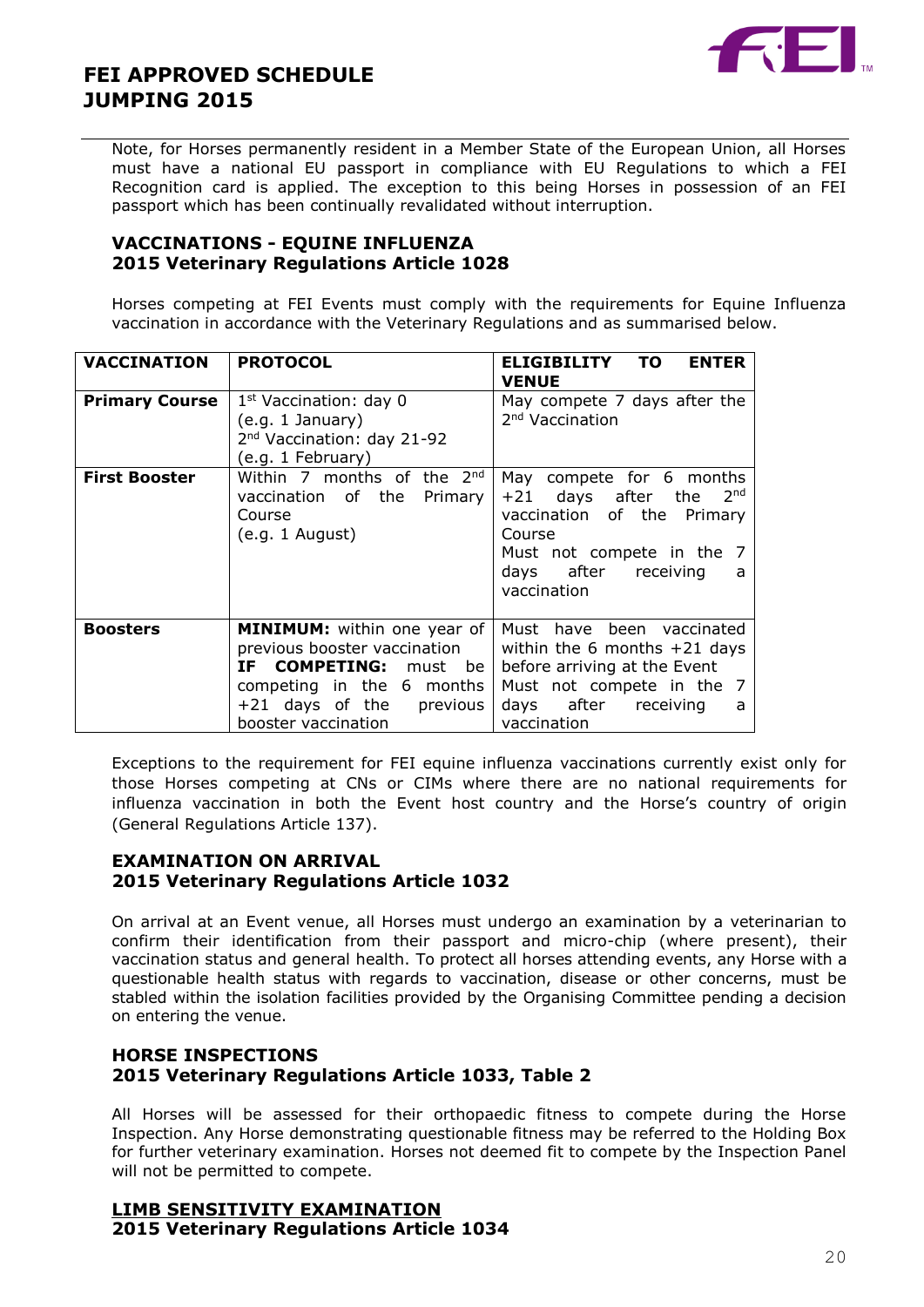

Horses are not eligible to compete when a limb, or part of a limb, is hyposensitive or hypersensitive (both of which shall constitute "abnormal limb sensitivity"). Hypersensitive limbs have an excessive or abnormal reaction to palpation. Hyposensitive limbs include any alteration in sensitivity induced by a neurectomy or chemical desensitisation for as long as the alteration in sensitivity persists.

All Horses are subject to Examination under the Protocol for abnormal limb sensitivity throughout the Period of an Event, including, but not limited to, between rounds and before the Jump Off. Horses may be examined once or on multiple occasions during the Period of an Event.

Horses may be selected for Examination under the Protocol randomly or they may be targeted. All Horses selected to be tested must submit promptly to the Examination or are subject to immediate Disqualification. There is no obligation to examine any specific number of Horses at an Event.

## **6. EQUINE ANTI-DOPING AND CONTROLLED MEDICATION PROGRAMME (EADCMP)**

#### **2015Veterinary Regulations, Chapter VI**

Within FEI Groups I & II, the Organising Committee should charge athletes the equivalent of CHF 12.50 towards the cost of the EADCMP, which is overseenby the FEI Veterinary Department.

#### **SAMPLING**

All horses competing at FEI Events may be subject to sampling for the presence of FEI Equine Prohibited Substances in accordance with the FEI Equine Anti-Doping and Controlled Medication Regulations (EADCMRs). Horses may be selected for sampling in accordance with obligatory testing, targeted or random sampling procedures (2014 Veterinary Regulations Article 1057 and1058).

#### **CLEAN SPORT INFORMATION**

The current FEI Equine Prohibited Substances List of Banned Substances and Controlled Medications (the EPSL) is available on the FEI Clean Sport website: [www.FEICleanSport.org](http://www.feicleansport.org/) as a PDF document, database or smart phone app. Detection times are also provided for a limited number of Controlled Medication substances where available.

Elective Testing (Art.1056) may be carried out, by Competitors for their Horses, prior to an Event to check for the presence of prohibited substancesplease refer to [www.FEI.org/veterinary](http://www.fei.org/veterinary) for information and details.

#### **FEI LABORATORY FOR SAMPLE ANALYSIS**

GROUPS I & II ONLY – FEI CENTRAL LABORATORY

Under Veterinary Regulations Chapter VI, Article 1057, all samples collected in Groups I and II, must be analysed by the:

**FEI Central Laboratory LGC Limited Quotient Bio Analytical Sciences and HFL Sport Science Newmarket Road Fordham, Cambridgeshire CB7 5WW**.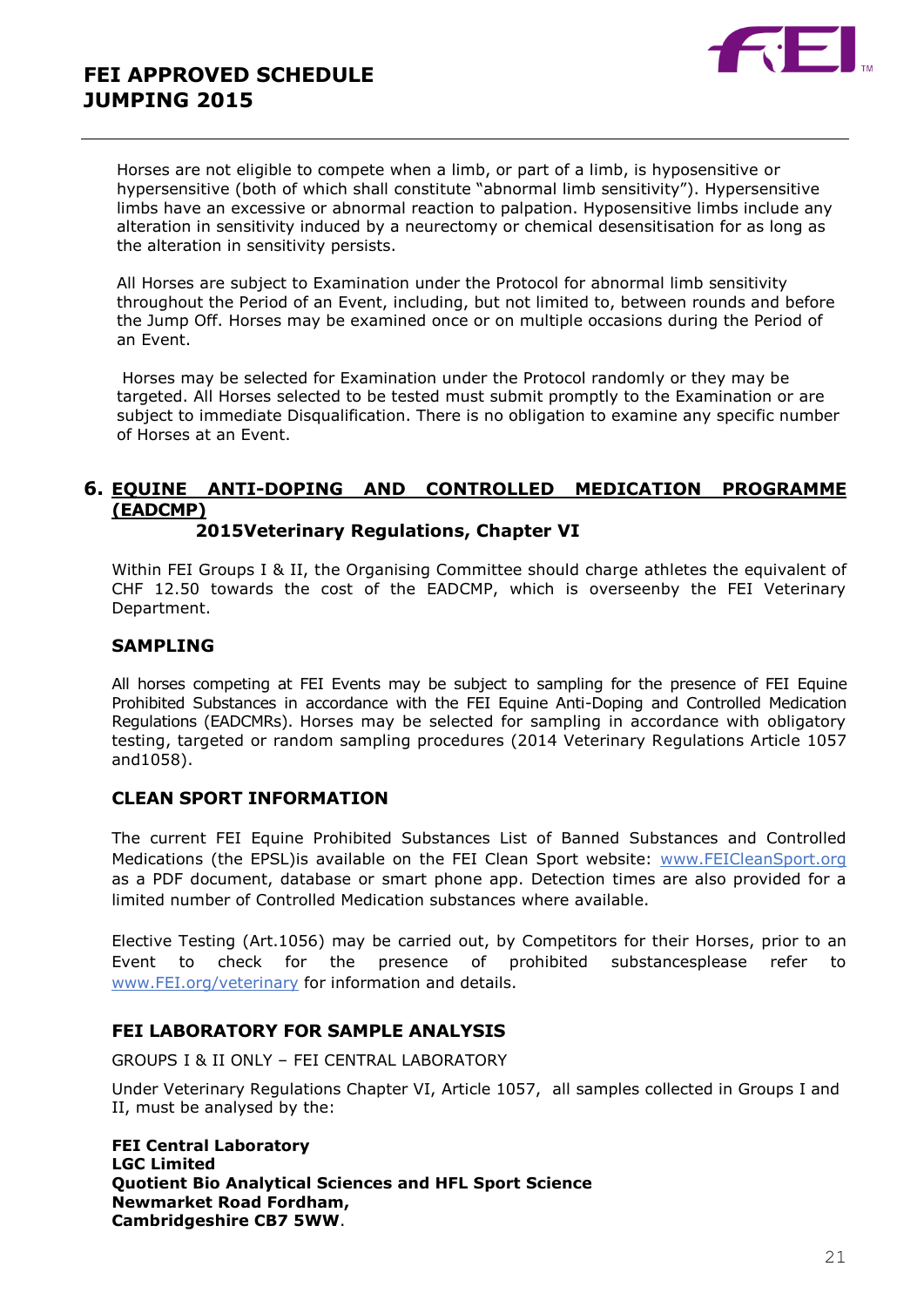

Samples collected outside of FEI Groups 1 and 2 may be analysed at an alternative FEI Approved Laboratory(Vet. Regs. Art. 1064). Additional information can be found under <http://www.fei.org/fei/horse-health-and-welfare/doping-controlled-medication>

#### **Please select the FEI Approved Laboratory for your event from one of the following:**

| <b>Localisation</b>         | <b>Contact</b>                                                                                                                                                                                                                                      | <b>Choice</b> |
|-----------------------------|-----------------------------------------------------------------------------------------------------------------------------------------------------------------------------------------------------------------------------------------------------|---------------|
| World Wide                  | <b>LGC Limited</b><br>Dr. Clive Pearce<br>Quotient Bio Analytical Sciences and HFL Sport<br>Science Newmarket Road Fordham<br>Cambridgeshire CB7 5 WW<br>Tel: +44 (0) 1638 720 500<br>Fax: +44 (0) 1638 724 200<br>email: Clive.Pearce@LGCGroup.com |               |
| Europe                      | <b>LGC Limited</b><br>Dr. Clive Pearce<br>Quotient Bio Analytical Sciences and HFL Sport<br>Science Newmarket Road Fordham<br>Cambridgeshire CB7 5 WW<br>Tel: +44 (0) 1638 720 500<br>Fax: +44 (0) 1638 724 200<br>email: Clive.Pearce@LGCGroup.com | $\boxtimes$   |
| Australia/Oceania           | <b>Australian Racing Forensic Laboratory</b><br>Dr. Allen Stenhouse<br>PO Box 3<br>Randwick Racecourse<br>Randwick2031<br>New South Wales 2031<br>Tel: (61 2) 83 44 50 00<br>Fax: (61 2) 96 62 61 07<br>Email: awadasz@racingnsw.com.au             |               |
| United States of<br>America | <b>USEF Equine Drug testing and research</b><br>laboratory<br>M. Tom Lomangino<br>1509 Bull Lea Road, Suite 100<br>Lexington, KY 40511<br>Tel: (1 859) 225 2060<br>Fax: (1 859) 225 2067<br>Email: medequestrian@aol.com                            |               |
| Hong Kong/Asia              | The Hong Kong Jockey Club<br>Dr. Terence S.M WAN<br>Racing Laboratory Department<br>6th Floor, Sha Tin Central Complex<br>Sha Tin Racecourse<br>SHA TIN, NT<br>tel: (852) 2966 6296<br>Fax: (852 2607 2618<br>Email: terence.sm.wan@hkjc.org.hk     |               |

## **FURTHER QUERIES ON THIS INFORMATION**

If you have any further questions please refer to: [www.fei.org/Veterinary](../../mzo/AppData/Local/Microsoft/VEU/AppData/Local/Microsoft/Windows/Temporary%20Internet%20Files/Content.Outlook/1W63BF58/www.fei.org/Veterinary)

Please feel free to contactveterinary@fei.orgfor further information. Tel:+41 21 310 47 47

## **7. PONIES**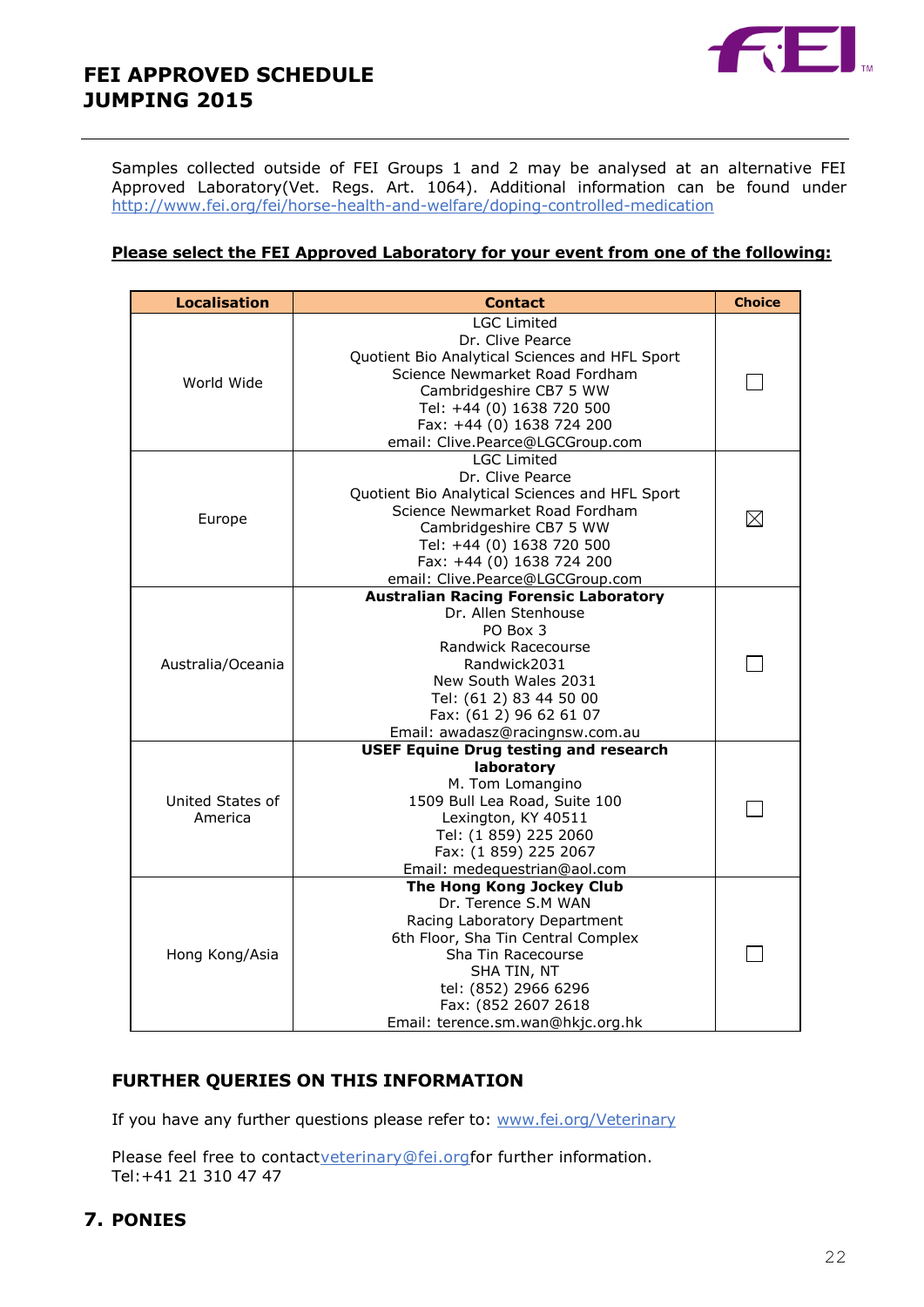



For all Pony Events, Ponies must be available for Pony Measurement prior to the Horse Inspection and throughout the event be subject to the requirements of the2015Veterinary Regulations, Chapter IV.

## **8. INJURY SURVEILLANCE (Art.1035)**

Horses participating in FEI Events are subject to injury surveillance protocols; such information is essential to ensure that (i) the Horse's welfare remains paramount at all times and (ii) sound scientific reasoning is applied to the safety of all Horses and Athletes participating at Events. Official Veterinarians are required to report on each injured horse at an event.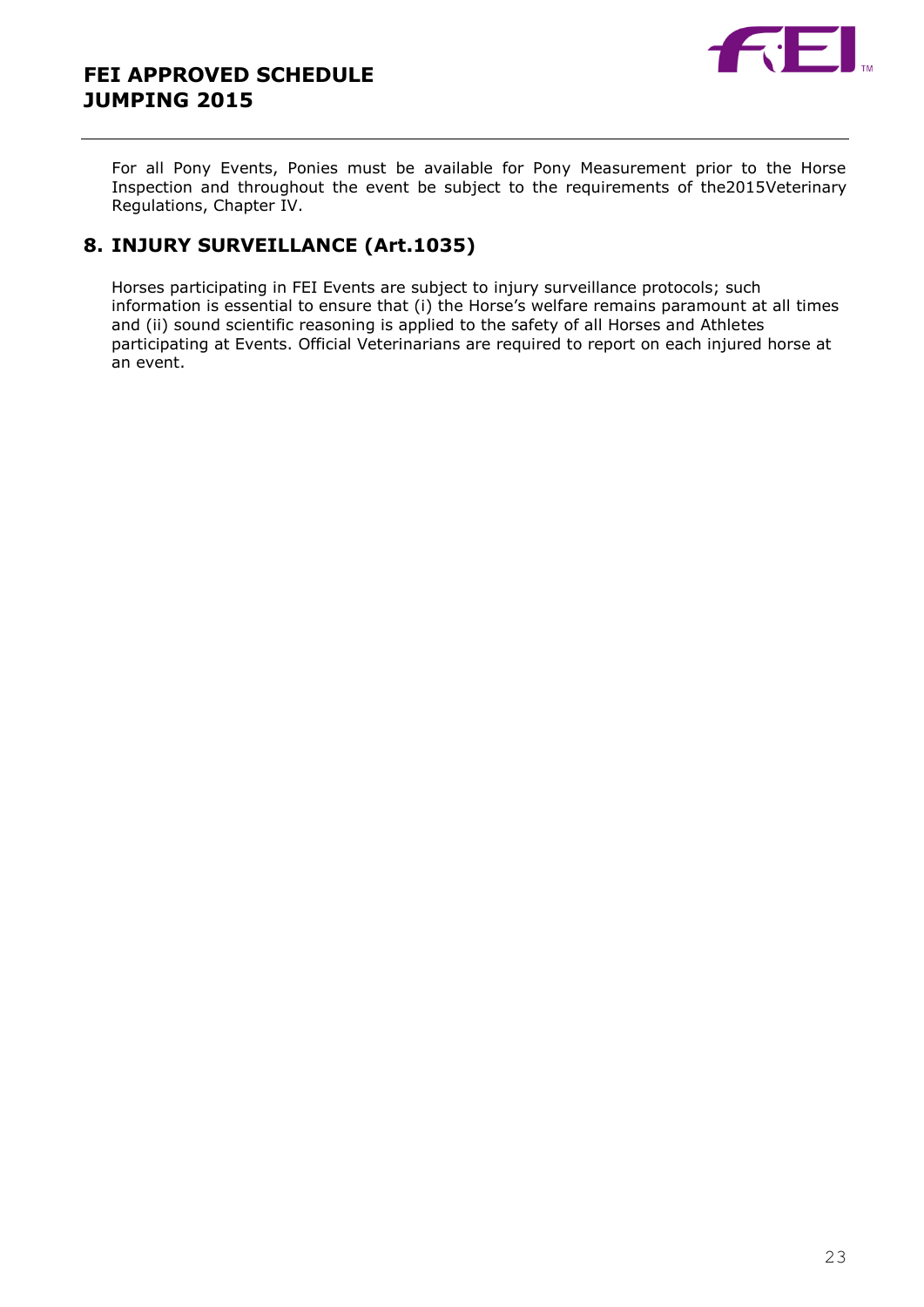

# **XI. HUMAN ANTI-DOPING**

At a minimum, and pursuant to Article 22.3 of the ADRHAs, Organisers must provide the following at Events where the FEI informs the Organiser at least two (2) months before the Event that human anti-doping testing is scheduled to take place at the Event:

**1**. One (1) staff member able to act as point of contact and coordinator for the *Doping Control Officers* (*DCOs*) with the contact name and details of this staff member to be communicated to the *FEI* at least two (2) weeks prior to the starting date of the *Event.*

**2.** Human anti-doping facilities reasonably separated from public activity, consisting of:

- one (1) private room exclusively dedicated for use by the *DCOs* with one (1) table, two (2) chairs, pens and paper and one (1) lockable fridge; and

- a waiting room/area with a suitable number of chairs as well as an appropriate amount of individually sealed, non-caffeinated and non alcoholic beverages, which includes a mix of natural mineral water and soft drinks ; and

- one (1) private and clean bathroom/toilet, adjacent or as near as possible to the *DCO* room and waiting area.

**3.** Staff members (or volunteers) of both genders, able to act as *Chaperones*. The number of *Chaperones* available to the *OC* must be communicated to the *FEI* as early as possible following receipt by the *OC* of the *Testing* plan for the *Event*. Please see the qualifications for Chaperones in the ADRHAs.

Additional information on Human Anti-Doping can be found under: <http://www.fei.org/fei/cleansport/ad-athletes>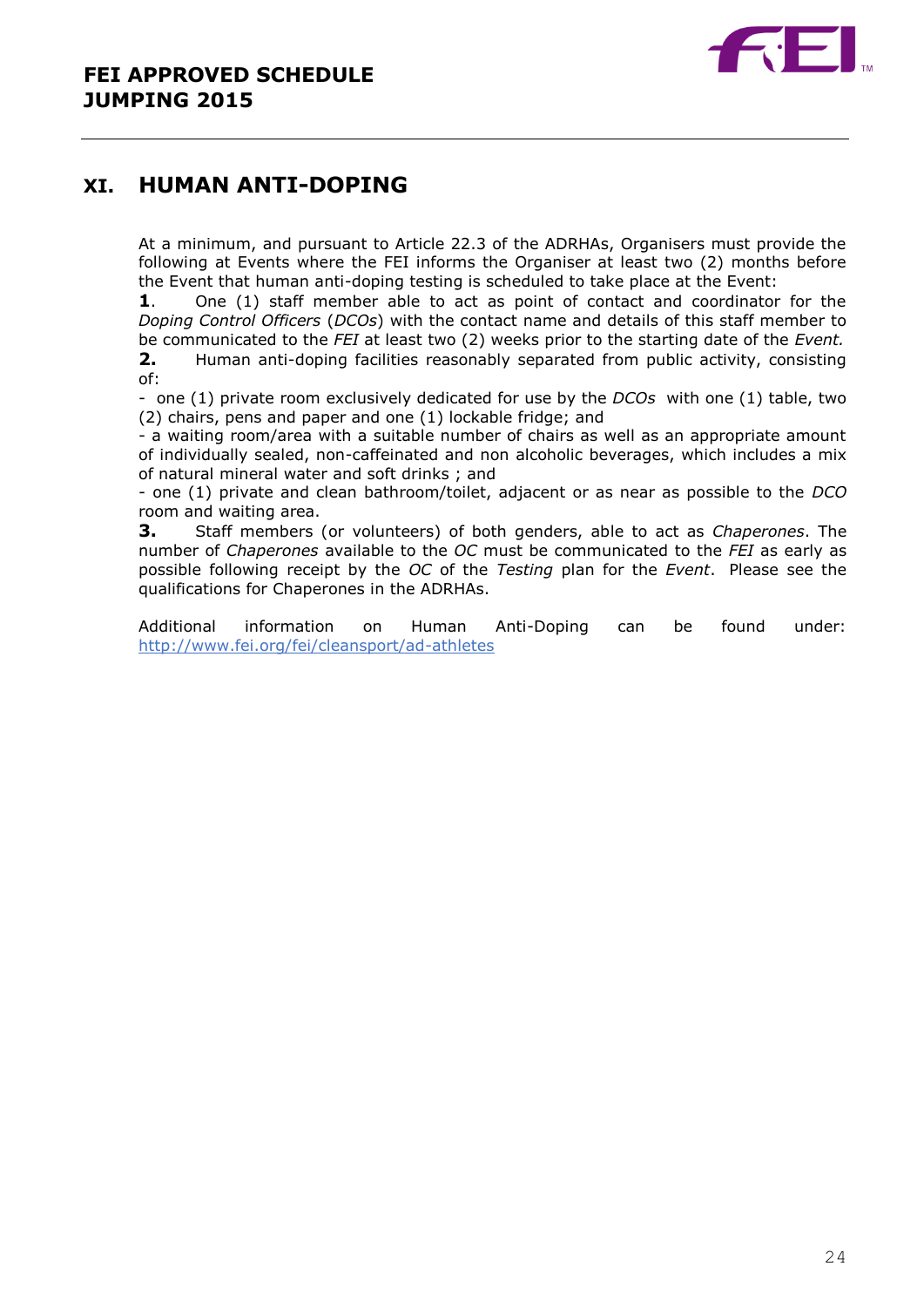

## **XII. COMPETITIONS**

#### **International competitions must not start before 08:00 and should not finish after 23:00 unless otherwise approved by the FEI.**

| <b>EVENT CATEGORY: CSI3*-W</b><br><b>EVENT CATEGORY: CSIYH1*</b> |           | PRIZE MONEY: 122 000 Euro     |  |
|------------------------------------------------------------------|-----------|-------------------------------|--|
|                                                                  |           | <b>PRIZE MONEY: 4500 Euro</b> |  |
| <b>TOTAL PRIZE MONEY:</b>                                        |           | 126 500 Euro                  |  |
| Name of Competition                                              |           | Amount (Currency)             |  |
| Competition No 1                                                 | $CSIYH1*$ | 1 500 Euro                    |  |
| Competition No 2                                                 | $CSI3*-W$ | 9 500 Euro                    |  |
| Competition No 3                                                 | $CSI3*-W$ | 24 500 Euro LR                |  |
| Competition No 4                                                 | $CSI3*-W$ | 10 000 Euro                   |  |
| Competition No 5                                                 | $CSI3*-W$ | 25 500 Euro LR                |  |
| Competition No 6                                                 | CSIYH1*   | 1 500 Euro                    |  |
| Competition No 7                                                 | CSIYH1*   | 1 500 Euro                    |  |
| Competition No 8                                                 | $CSI3*-W$ | 24 500 Euro LR                |  |
| Competition No 9                                                 | $CSI3*-W$ | 28 000 Euro LR                |  |

## **DEDUCTIONS FROM PRIZE MONEY AT COMPETITIONS**

**Full details of any deductions from prize money must be outlined in the schedule. This includes government taxes. If it is necessary for OCs to deduct such taxes, they must provide participants with an official form indicating the amount of tax deducted.** 

#### **The tax form must be provided to the athletes upon arrival and returned to the OC prior to departing.**

#### **IMPORTANT**

#### **The total amount of prize money shown for each Competition in the schedule must be distributed. (GR Art 127, 128)**

For details of the Breakdown for each competition please refer to the tables at the end of this document; the OC must specify which of the two tables will be used. The total prize money for the competition must be distributed among the first 12 placed athletes. The OC must provide additional created prizes for athletes placed beyond  $12<sup>th</sup>$ place. The minimum amount for each of these additional prizes for athletes placed from 13<sup>th</sup>to last place, must be clearly specified in the approved schedule and not exceed the prize money of the athlete placed  $12<sup>th</sup>$ .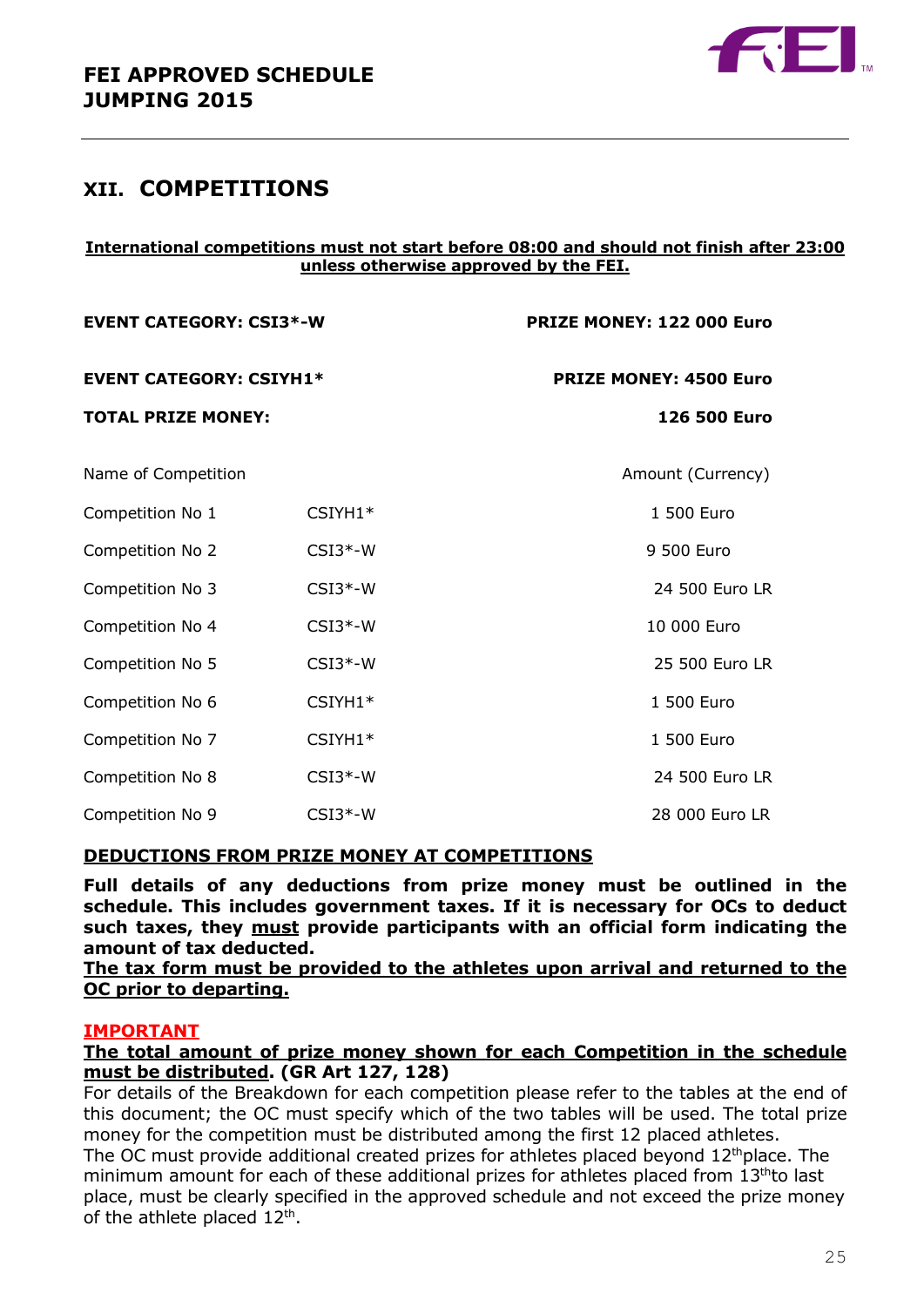## **FIRST DAY : Friday DATE: 03/07/15**

## **COMPETITION No:1 Time:** 10.00

Type of Competition: CSIYH1\* Acc. to Article: 274.5.3

Competition description: Competition in Two Phases against the clock

| Jump-off (if any)                 | no                                                                                                                          |
|-----------------------------------|-----------------------------------------------------------------------------------------------------------------------------|
| Speed/Fixed time                  | 350m/min                                                                                                                    |
| Obstacles height:<br>max          | 120 cm $-6$ years old horses                                                                                                |
|                                   | 125 cm $-$ 7 years old horses                                                                                               |
| Number of horses per athlete      | $\mathbf{2}^{\mathsf{I}}$                                                                                                   |
| Number of Starters:<br>provided.) | $100*(if more than 100 take part then, the$<br>competition must be divided and the equivalent amount of prize money must be |
| Total prize money:                | 1 500 Euro                                                                                                                  |
| Chart to be used:                 | $1$ (25% to winner)<br>$\bowtie$                                                                                            |
|                                   | 2 (33% to winner)                                                                                                           |

Please specify prize money amount for each athlete placed 13<sup>th</sup> and beyond: 5 Euro

\* \* \* \* \* \* \* \* \* \* \*

## **COMPETITION No: 2 Time:** 13.30

Type of Competition: CSI3\*-W Acc. to Article: 238.2.1

Competition description: Competition against the clock

| Jump-off (if any)            | No.                                                                               |
|------------------------------|-----------------------------------------------------------------------------------|
| Speed/Fixed time             | $350 \; \text{m/min}$                                                             |
| Obstacles height:<br>max     | 130 cm                                                                            |
| Number of horses per athlete | 2                                                                                 |
| Number of Starters:          | 100* (if more than 100 take part then, the                                        |
| provided.)                   | competition must be divided and the equivalent amount of prize money must be      |
| Total prize money:           | 9 500 Euro                                                                        |
| Chart to be used:            | $\bowtie$<br>$1$ (25% to winner)                                                  |
|                              | $2$ (33% to winner)                                                               |
|                              | Dlease specify prize money amount for each athlete placed 13th and beyond: 5 Furo |

Please specify prize money amount for each athlete placed  $13<sup>th</sup>$  and beyond: 5 Euro

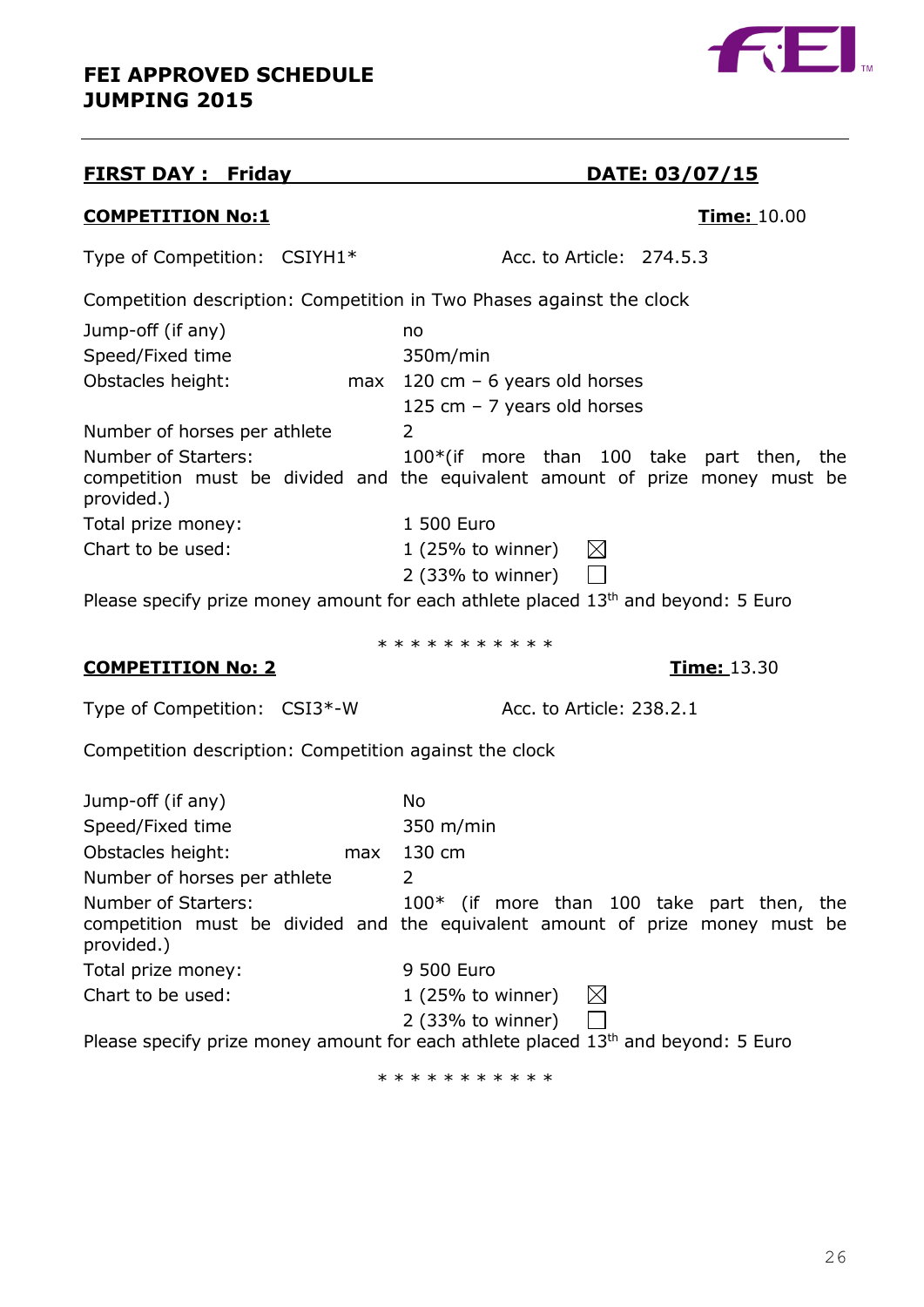## **COMPETITION No: 3 LR Time:** 16.30

Jump-off (if any) no Speed/Fixed time 350 m/min Obstacles height: max 145 cm Number of horses per athlete 2 Number of Starters: 100\* (if more than 100 take part then, the competition must be divided and the equivalent amount of prize money must be provided.) Total prize money: 24 500 Euro Chart to be used: 1 (25% to winner)  $\boxtimes$ 2 (33% to winner)  $\Box$ 

Please specify prize money amount for each athlete placed 13<sup>th</sup> and beyond: 10 Euro

\* \* \* \* \* \* \* \* \* \*

## **COMPETITION No: 4 Time:** 10.00

Type of Competition: CSI3<sup>\*</sup>-W Acc. to Article: 269.5

Competition description: Accumulator Competition with Joker against the clock

| Jump-off (if any)                 | no                                                                                                                         |
|-----------------------------------|----------------------------------------------------------------------------------------------------------------------------|
| Speed/Fixed time                  | $350 \; \text{m/min}$                                                                                                      |
| Obstacles height:<br>max          | 135 cm                                                                                                                     |
| Number of horses per athlete      | 2                                                                                                                          |
| Number of Starters:<br>provided.) | 100* (if more than 100 take part then, the<br>competition must be divided and the equivalent amount of prize money must be |
| Total prize money:                | 10 000 Euro                                                                                                                |
| Chart to be used:                 | $\boxtimes$<br>$1$ (25% to winner)                                                                                         |
|                                   | $2$ (33% to winner)<br>$\mathbf{I}$                                                                                        |
|                                   | Disses an eiler miller menner an ermannt fan earde atletete mis eard. 19th and become de E.E.                              |

Please specify prize money amount for each athlete placed  $13<sup>th</sup>$  and beyond: 5 Euro

\* \* \* \* \* \* \* \* \* \*



**SECOND DAY : Saturday DATE: 04/07/15**

Competition in Two Phases against the clock

Type of Competition: CSI3\*-W Acc. to Article: 274.5.3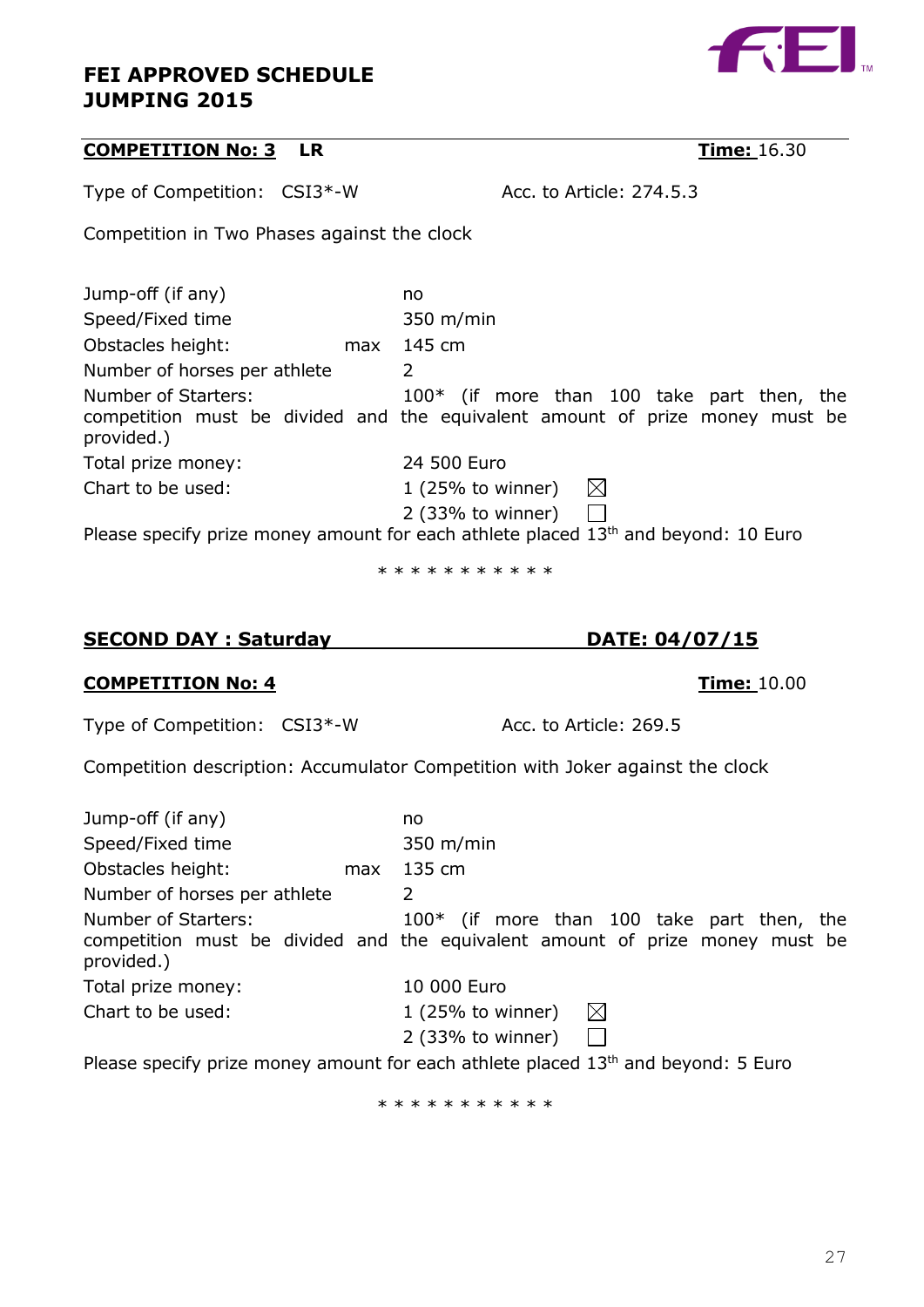## **COMPETITION No: 5 LR Time:** 13.00

Type of Competition: CSI3\*-W Acc. to Article: 238.2.1 Qualifier for the GP competition N 9. The best 60 qualify for competition N9. Competition description: Table A against the clock

| Jump-off (if any)                 | No.                                                                                                                           |  |  |
|-----------------------------------|-------------------------------------------------------------------------------------------------------------------------------|--|--|
|                                   |                                                                                                                               |  |  |
| Speed/Fixed time                  | $350 \; \text{m/min}$                                                                                                         |  |  |
| Obstacles height:<br>max          | $150 \text{ cm}$                                                                                                              |  |  |
| Number of horses per athlete      | 2, Athletes with 2 horses must declare their World<br>Cup horse prior to this competition and ride this<br>horse first.       |  |  |
| Number of Starters:<br>provided.) | 100 $*$ (if more than 100 take part then, the<br>competition must be divided and the equivalent amount of prize money must be |  |  |
| Total prize money:                | 25 500 Euro                                                                                                                   |  |  |
| Chart to be used:                 | $1(25%$ to winner)<br>$\bowtie$                                                                                               |  |  |
|                                   | $2$ (33% to winner)                                                                                                           |  |  |

Please specify prize money amount for each athlete placed 13<sup>th</sup> and beyond: 10 Euro

\* \* \* \* \* \* \* \* \* \*

## **COMPETITION No: 6 Time:** 15.30

Type of Competition: CSIYH1\* Acc. to Article: 238.2.1

Competition description: Table A against the clock

| Jump-off (if any)                 |     | No.                                                                                                                          |  |  |
|-----------------------------------|-----|------------------------------------------------------------------------------------------------------------------------------|--|--|
| Speed/Fixed time                  |     | 350m/min                                                                                                                     |  |  |
| Obstacles height:                 | max | 120 cm $-6$ years old horses                                                                                                 |  |  |
|                                   |     | 125 cm $-$ 7 years old horses                                                                                                |  |  |
| Number of horses per athlete      |     | 2                                                                                                                            |  |  |
| Number of Starters:<br>provided.) |     | $100*$ (if more than 100 take part then, the<br>competition must be divided and the equivalent amount of prize money must be |  |  |
| Total prize money:                |     | 1 500 Euro                                                                                                                   |  |  |
| Chart to be used:                 |     | $1(25%$ to winner)<br>$\boxtimes$                                                                                            |  |  |
|                                   |     | $2$ (33% to winner)<br>$\mathbf{1}$                                                                                          |  |  |
|                                   |     | Bloase specify prize menoy amount for each athlete placed 12th and boyand: E Euro                                            |  |  |

Please specify prize money amount for each athlete placed 13<sup>th</sup> and beyond: 5 Euro

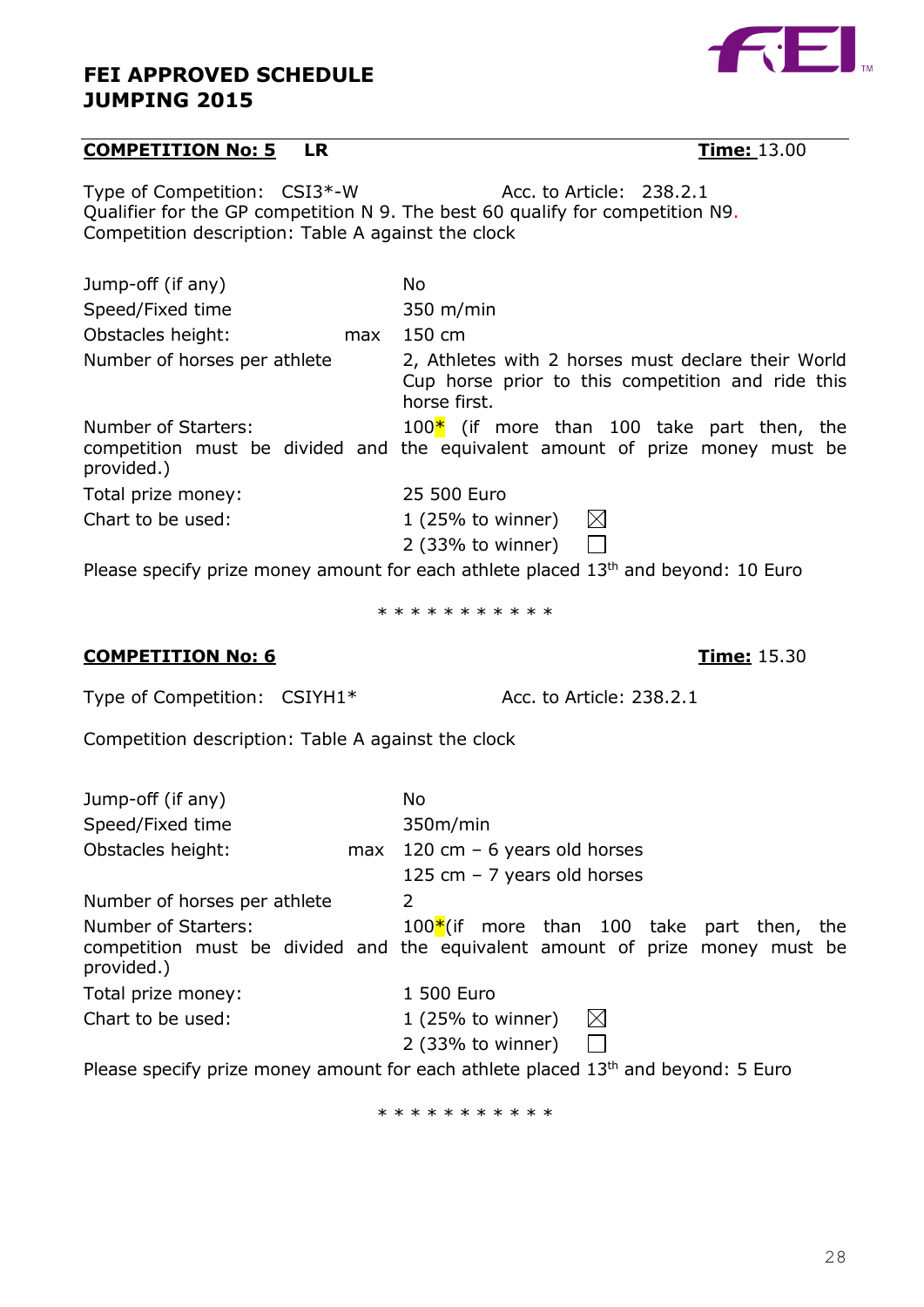## **THIRD DAY : Sunday DATE: 05/07/2015**

## **COMPETITION No: 7 Time:** 09.00

Type of Competition: CSIYH1\* Acc. to Article: 238.2.2

Number of horses per athlete 2

Competition description: Table A against the clock with a jump-off

| Jump-off (if any) |     | one                           |
|-------------------|-----|-------------------------------|
| Speed/Fixed time  |     | $350 \; \text{m/min}$         |
| Obstacles height: | max | 125 cm $-$ 6 years old horses |
|                   |     | 130 cm $-$ 7 years old horses |

#### Number of Starters: 100\* (if more than 100 take part then, the competition must be divided and the equivalent amount of prize money must be provided.) Total prize money: 1 500 Euro Chart to be used: 1 (25% to winner)  $\boxtimes$  $\Box$

\* \* \* \* \* \* \* \* \* \*

2 (33% to winner)

Please specify prize money amount for each athlete placed  $13<sup>th</sup>$  and beyond: 5 Euro

**COMPETITION No: 8 LR Time:** 11.30

Type of Competition: CSI3\*-W Acc. to Article: 238.2.2 Competition description: Table A against the clock with a jump-off

| Jump-off (if any)                 | one                                                                                                                          |
|-----------------------------------|------------------------------------------------------------------------------------------------------------------------------|
| Speed/Fixed time                  | $350 \; \text{m/min}$                                                                                                        |
| Obstacles height:<br>max          | 145 cm                                                                                                                       |
| Number of horses per athlete      | 2                                                                                                                            |
| Number of Starters:<br>provided.) | $100*$ (if more than 100 take part then, the<br>competition must be divided and the equivalent amount of prize money must be |
| Total prize money:                | 24 500 Euro                                                                                                                  |
| Chart to be used:                 | $\bowtie$<br>$1(25%$ to winner)<br>2 (33% to winner)                                                                         |

Please specify prize money amount for each athlete placed 13<sup>th</sup> and beyond: 10 Euro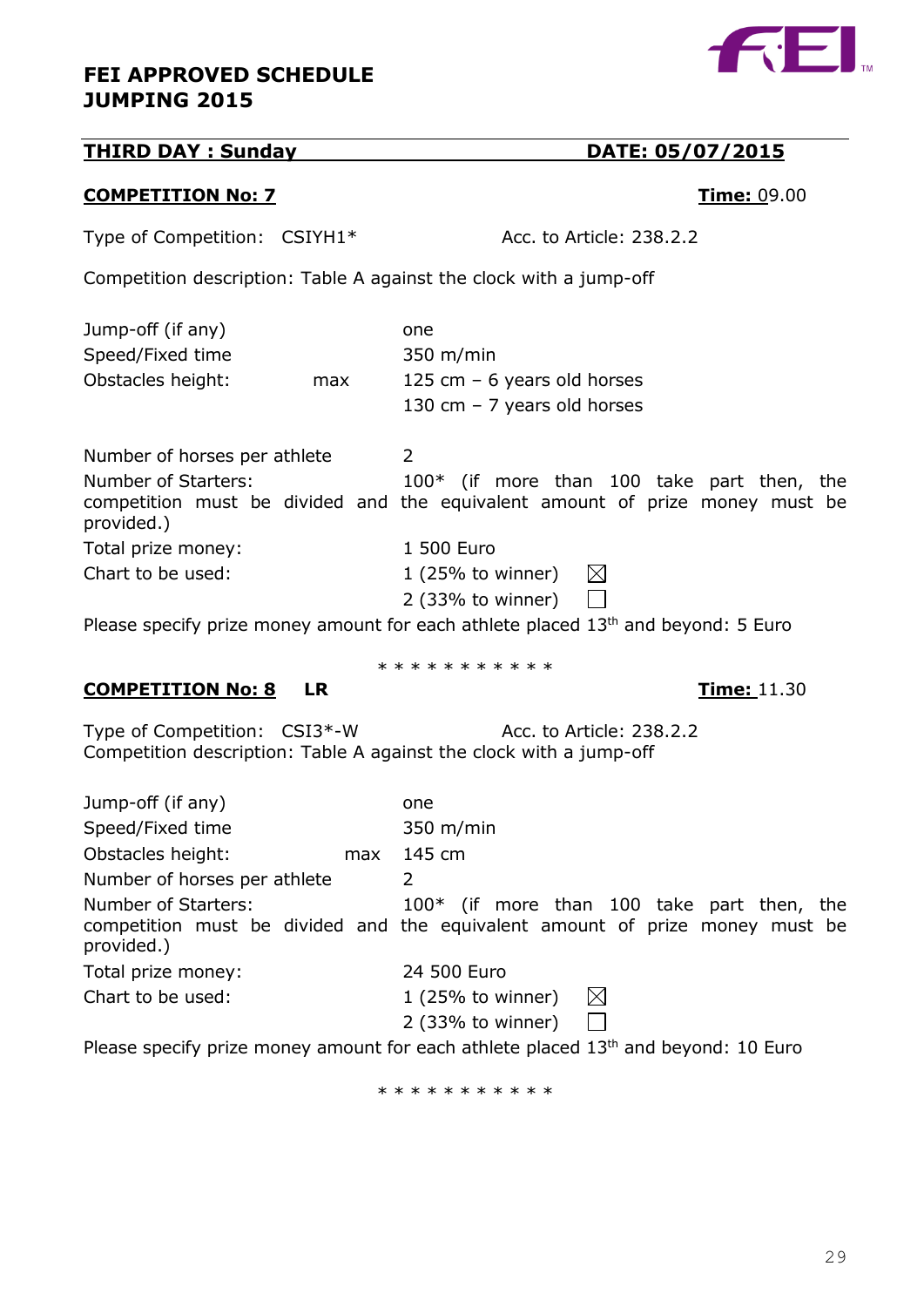

## **COMPETITION No: 9 LR EU Qualification Time:** 15.00

Type of Competition: **Grand Prix FEI World CupTM Competition Qualifier for the European Championship Aachen 2015(certificates of capability)** Acc. to Article: 238.2.2 , 261.5.1 **+** 655.4.1 + Annex E

The winner of that Event's Grand Prix the previous year;

The current National Champion of the host country;

The individual medal winners of the last Olympic and Pan-American Games, the last World and Continental Championships and the winner of the FEI World Cup™ Final.

**The Top 10 athletes on the FEI W-Cup standings of the CEL North Sub-League 3 weeks prior to this event are automatically qualified for the FEI World Cup™ Competition.** The best 60 riders from competition #5 (including the automatically pre-qualified) qualify for the World Cup competition.

Competition description: Table A against the clock with a jump-off

| Jump-off (if any)            | one                             |
|------------------------------|---------------------------------|
| Speed/Fixed time             | $375$ m/min                     |
| Obstacles height:            | min 140 cm-max 160 cm           |
| Number of horses per athlete |                                 |
| Number of Starters:          | max 60                          |
| Total prize money:           | 28 000 Euro                     |
| Chart to be used:            | $\bowtie$<br>$1(25%$ to winner) |
|                              | $2$ (33% to winner)             |

Please specify prize money amount for each athlete placed 13<sup>th</sup> and beyond: 10 Euro

All Athletes qualified for the Grand Prix at a CSIO or a CSI, including those qualified under Articles 4.1 and 4.2 above, must complete, with their Grand Prix Horse, the initial round of at least one competition prior to the Grand Prix.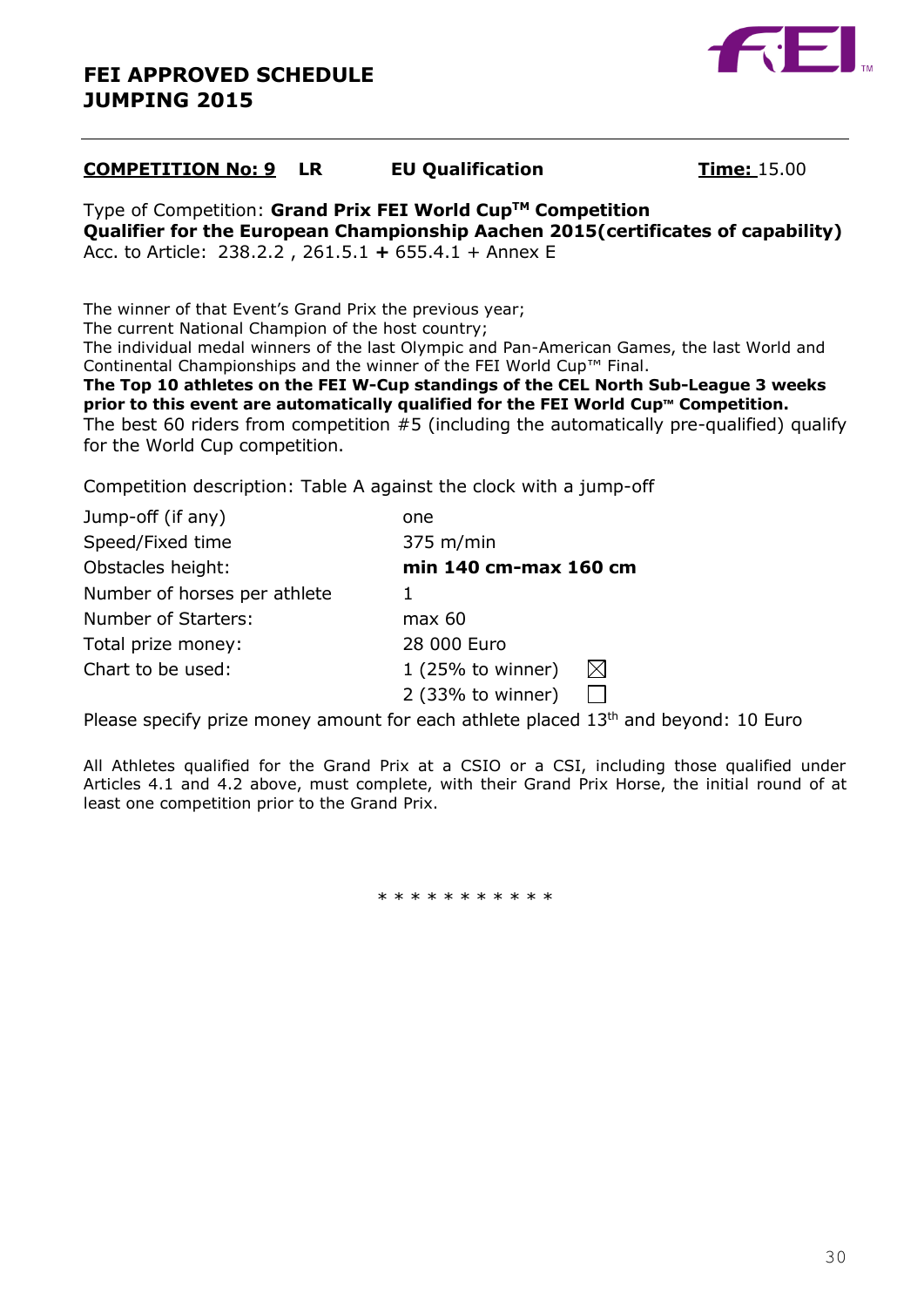

## **IMPORTANT**

 $*$ : Maximum Number of starters per competition: 100.

If more than 100 starters are declared, the OC must split the class and provide the equivalent amount of prize money for the additional Competition. OCs may apply either of the following methods for splitting the Competition:

The competition is split into two groups before it starts. There may be a different number of starters in each group. There may be athletes with multiple horses in each group but all horses of any one athlete must be in the same group.

OR

The competition is run as one single competition and split afterward into two groups and the classification established as follows: the athlete with the best score is the winner of the first group, the athlete with the second best score is the winner of the second group and so on until prizes have been allocated to 25% of the total number of starters. *NB: In this case separate results must be sent to the FEI for each of the two groups, e.g. results for Competition 1a and for Competition 1b.*

In both cases above ach group must offer the same amount of prize money as indicated for the original Competition. For the avoidance of doubt, it is the number of declared starters in the Competition, not the actual number of starters, that determines whether the Competition must be split.

#### **Prize Money Distribution:**

Please specify under each Competition which of the two charts you will be using for the distribution of the Prize Money (Chart 1 or Chart 2, see next page).

**THE APPENDIX (8 PAGES) IS PART OF THIS APPROVED AND SIGNED SCHEDULE AND MUST BE DISTRIBUTED TO ALL OFFICIALS AND NFs AND IS AVAILABLE TO OTHERS UPON REQUE**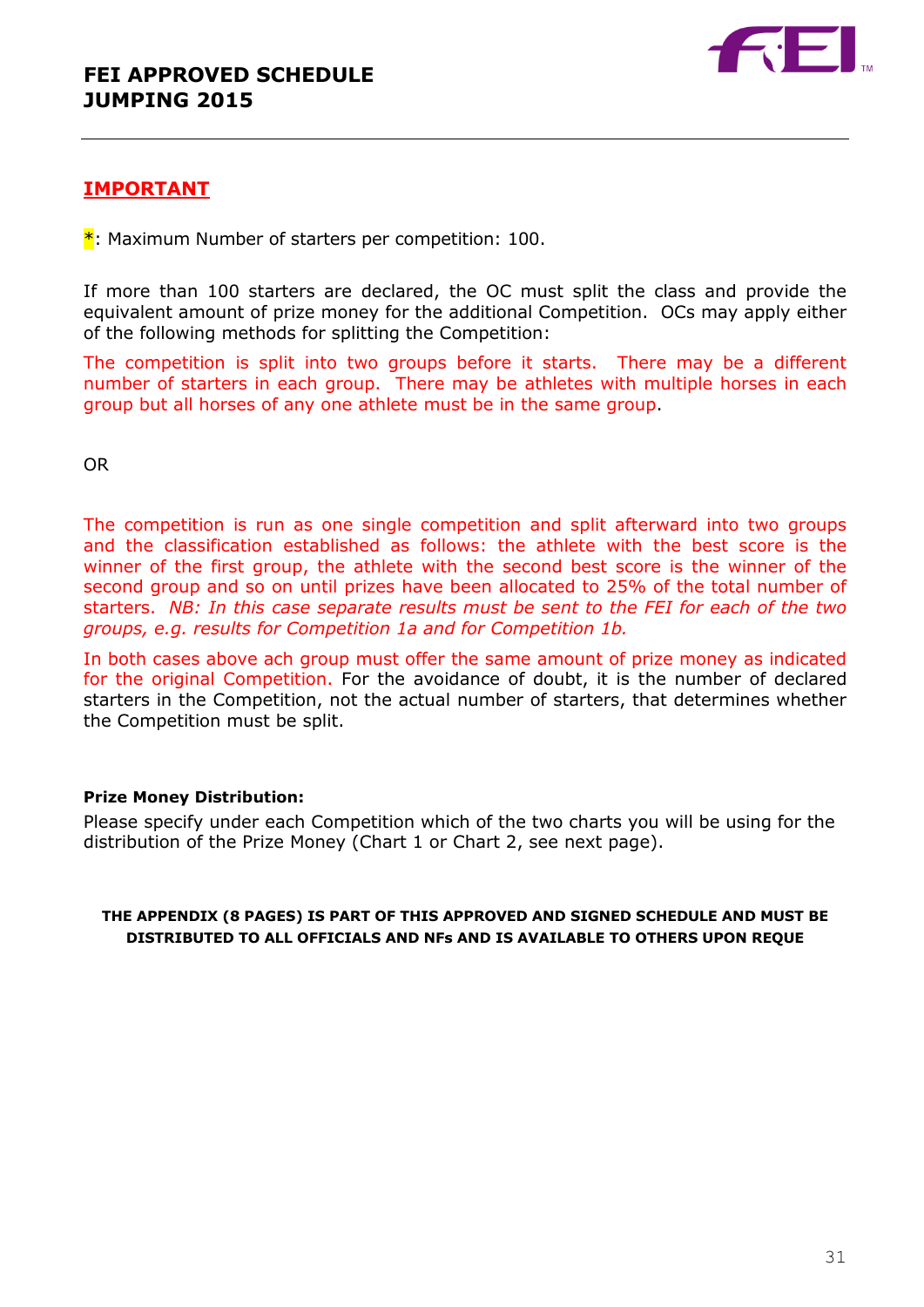

#### Standardised prize money distribution

Chart 1: Prize money distribution with 25% of prize money offered to the winner

| N° of<br>starters                                                                                                                                                                                                                                                                                                                                                                                                                                                                                                                                                                                                                                                                                                                                                                                                                                                                                                                                                                                                                                              | up to $11$                                                                                        |                | $12 - 48$ |                        | over 48                                                                                                                                                                                                      |  |
|----------------------------------------------------------------------------------------------------------------------------------------------------------------------------------------------------------------------------------------------------------------------------------------------------------------------------------------------------------------------------------------------------------------------------------------------------------------------------------------------------------------------------------------------------------------------------------------------------------------------------------------------------------------------------------------------------------------------------------------------------------------------------------------------------------------------------------------------------------------------------------------------------------------------------------------------------------------------------------------------------------------------------------------------------------------|---------------------------------------------------------------------------------------------------|----------------|-----------|------------------------|--------------------------------------------------------------------------------------------------------------------------------------------------------------------------------------------------------------|--|
| N° of<br>prizes                                                                                                                                                                                                                                                                                                                                                                                                                                                                                                                                                                                                                                                                                                                                                                                                                                                                                                                                                                                                                                                | Same as the number of starters who finish the competition<br>12                                   |                |           | more than 12           |                                                                                                                                                                                                              |  |
| <b>Prize</b><br>money                                                                                                                                                                                                                                                                                                                                                                                                                                                                                                                                                                                                                                                                                                                                                                                                                                                                                                                                                                                                                                          | $40'000 -$                                                                                        | $40'000 -$     |           | $40'000 -$             |                                                                                                                                                                                                              |  |
|                                                                                                                                                                                                                                                                                                                                                                                                                                                                                                                                                                                                                                                                                                                                                                                                                                                                                                                                                                                                                                                                |                                                                                                   | %              |           | $\%$                   |                                                                                                                                                                                                              |  |
| winner                                                                                                                                                                                                                                                                                                                                                                                                                                                                                                                                                                                                                                                                                                                                                                                                                                                                                                                                                                                                                                                         |                                                                                                   | 25             | 10'000 .- | 25                     | 10'000 .-                                                                                                                                                                                                    |  |
| $\overline{2}$                                                                                                                                                                                                                                                                                                                                                                                                                                                                                                                                                                                                                                                                                                                                                                                                                                                                                                                                                                                                                                                 |                                                                                                   | 20             | $8000 -$  | 20                     | $8000 -$                                                                                                                                                                                                     |  |
| 3                                                                                                                                                                                                                                                                                                                                                                                                                                                                                                                                                                                                                                                                                                                                                                                                                                                                                                                                                                                                                                                              | All athletes having completed the competition receive prize money, to be distributed              | 15             | $6000 -$  | 15                     | $6000 -$                                                                                                                                                                                                     |  |
| 4                                                                                                                                                                                                                                                                                                                                                                                                                                                                                                                                                                                                                                                                                                                                                                                                                                                                                                                                                                                                                                                              | according to the percentages at right from the 1 <sup>st</sup> placed to the last placed athlete. | 10             | $4000 -$  | 10                     | $4000 -$                                                                                                                                                                                                     |  |
| 5                                                                                                                                                                                                                                                                                                                                                                                                                                                                                                                                                                                                                                                                                                                                                                                                                                                                                                                                                                                                                                                              | The remaining prizes, i.e. the prizes foreseen up to $12th$ place, are then distributed in        | $\overline{7}$ | 2800.-    | $\overline{7}$         | 2800 .-                                                                                                                                                                                                      |  |
| 6                                                                                                                                                                                                                                                                                                                                                                                                                                                                                                                                                                                                                                                                                                                                                                                                                                                                                                                                                                                                                                                              | descending order starting again with the 1 <sup>st</sup> placed athlete until there are no more   | 5.5            | $2200 -$  | 5.5                    | $2200 -$                                                                                                                                                                                                     |  |
| $\overline{7}$                                                                                                                                                                                                                                                                                                                                                                                                                                                                                                                                                                                                                                                                                                                                                                                                                                                                                                                                                                                                                                                 | prizes to be distributed.                                                                         | 4              | $1600 -$  | $\overline{4}$         | $1600 -$                                                                                                                                                                                                     |  |
| 8                                                                                                                                                                                                                                                                                                                                                                                                                                                                                                                                                                                                                                                                                                                                                                                                                                                                                                                                                                                                                                                              | See examples below*.                                                                              | 3              | 1200 .-   | 3.                     | 1200 .-                                                                                                                                                                                                      |  |
| 9                                                                                                                                                                                                                                                                                                                                                                                                                                                                                                                                                                                                                                                                                                                                                                                                                                                                                                                                                                                                                                                              |                                                                                                   | 3              | 1200 .-   | $\overline{3}$         | $1200 -$                                                                                                                                                                                                     |  |
| 10                                                                                                                                                                                                                                                                                                                                                                                                                                                                                                                                                                                                                                                                                                                                                                                                                                                                                                                                                                                                                                                             |                                                                                                   | 2.5            | $1000.-$  | 2.5                    | $1000.-$                                                                                                                                                                                                     |  |
| 11                                                                                                                                                                                                                                                                                                                                                                                                                                                                                                                                                                                                                                                                                                                                                                                                                                                                                                                                                                                                                                                             |                                                                                                   | 2.5            | $1000.-$  | 2.5                    | $1000.-$                                                                                                                                                                                                     |  |
| 12                                                                                                                                                                                                                                                                                                                                                                                                                                                                                                                                                                                                                                                                                                                                                                                                                                                                                                                                                                                                                                                             | n/a                                                                                               | 2.5            | $1000.-$  | 2.5                    | $1000.-$                                                                                                                                                                                                     |  |
| total                                                                                                                                                                                                                                                                                                                                                                                                                                                                                                                                                                                                                                                                                                                                                                                                                                                                                                                                                                                                                                                          | 40'000                                                                                            | 100            | 40'000 .- | 100                    | 40'000                                                                                                                                                                                                       |  |
| *Examples:<br><b>5 athletes:</b> winner gets prize for $1st$ (25%) and the other athletes get the relevant percentages<br>down to the last athlete, i.e. $5th$ place (7%). The prize for 6 <sup>th</sup> (5.5%) is then given to the winner,<br>the prize for 7 <sup>th</sup> (4%) is given to the 2 <sup>nd</sup> placed athlete, the prize for 8 <sup>th</sup> (3%) is given to the 3 <sup>nd</sup><br>placed athlete, the prize for 9th (3%) is given to the 4th placed athlete and the prize for 10th<br>$(2.5\%)$ is given to the 5 <sup>th</sup> placed athlete. The prize for 11 <sup>th</sup> $(2.5\%)$ is then given to the 1 <sup>st</sup> place<br>athlete and the prize for 12 <sup>th</sup> (2.5%) is given to the 2 <sup>nd</sup> placed athlete.<br>10 athletes: winner gets prize for 1 <sup>st</sup> (25%) and 11 <sup>th</sup> (2.5%), second placed gets prize for 2 <sup>nd</sup><br>(20%) and 12 <sup>th</sup> (2.5%); the remaining athletes receive the prize money for their placing as per<br>the percentages from 3rd to 10th place. |                                                                                                   |                |           | athletes.<br>Schedule. | OC must provide<br>additional prizes<br>for the remaining<br>placed athletes to<br>fulfil quota of one<br>prize per four<br>The amount to be<br>given to each of<br>these athletes is to<br>be stated in the |  |

#### Chart 2: Prize money distribution with 33% of prize money offered to the winner

| N° of<br>starters                                                                                                                                                                                                                                                                                                                                                                                                                                                                                                                                                                                                                                                                                                                                            | up to $11$                                                                                   |                | $12 - 48$ |                                                                                                                                                                               | over 48                                  |  |
|--------------------------------------------------------------------------------------------------------------------------------------------------------------------------------------------------------------------------------------------------------------------------------------------------------------------------------------------------------------------------------------------------------------------------------------------------------------------------------------------------------------------------------------------------------------------------------------------------------------------------------------------------------------------------------------------------------------------------------------------------------------|----------------------------------------------------------------------------------------------|----------------|-----------|-------------------------------------------------------------------------------------------------------------------------------------------------------------------------------|------------------------------------------|--|
| N° of<br>prizes                                                                                                                                                                                                                                                                                                                                                                                                                                                                                                                                                                                                                                                                                                                                              | Same as the number of starters who finish the competition                                    |                | 12        |                                                                                                                                                                               | more than 12                             |  |
| <b>Prize</b><br>money                                                                                                                                                                                                                                                                                                                                                                                                                                                                                                                                                                                                                                                                                                                                        | 40'000                                                                                       | $40'000 -$     |           | $40'000 -$                                                                                                                                                                    |                                          |  |
|                                                                                                                                                                                                                                                                                                                                                                                                                                                                                                                                                                                                                                                                                                                                                              |                                                                                              | $\%$           |           | $\%$                                                                                                                                                                          |                                          |  |
| winner                                                                                                                                                                                                                                                                                                                                                                                                                                                                                                                                                                                                                                                                                                                                                       |                                                                                              | 33             | 13'200    | 33                                                                                                                                                                            | 13'200                                   |  |
| 2                                                                                                                                                                                                                                                                                                                                                                                                                                                                                                                                                                                                                                                                                                                                                            |                                                                                              | 20             | 8000      | 20                                                                                                                                                                            | 8000                                     |  |
| 3                                                                                                                                                                                                                                                                                                                                                                                                                                                                                                                                                                                                                                                                                                                                                            | All athletes having completed the competition receive prize money, to be                     | 15             | 6000      | 15                                                                                                                                                                            | 6000                                     |  |
| 4                                                                                                                                                                                                                                                                                                                                                                                                                                                                                                                                                                                                                                                                                                                                                            | distributed according to the percentages at right from the 1st placed to the last            | 10             | 4000      | 10                                                                                                                                                                            | 4000                                     |  |
| 5                                                                                                                                                                                                                                                                                                                                                                                                                                                                                                                                                                                                                                                                                                                                                            | placed athlete. The remaining prizes, i.e. the prizes foreseen up to 12 <sup>th</sup> place, | 6              | 2400      | 6                                                                                                                                                                             | 2400                                     |  |
| 6                                                                                                                                                                                                                                                                                                                                                                                                                                                                                                                                                                                                                                                                                                                                                            | are then distributed in descending order starting again with the 1 <sup>st</sup> placed      | 4.5            | 1800      | 4.5                                                                                                                                                                           | 1800                                     |  |
| 7                                                                                                                                                                                                                                                                                                                                                                                                                                                                                                                                                                                                                                                                                                                                                            | athlete until there are no more prizes to be distributed.                                    | 3              | 1200      | 3                                                                                                                                                                             | 1200                                     |  |
| 8                                                                                                                                                                                                                                                                                                                                                                                                                                                                                                                                                                                                                                                                                                                                                            |                                                                                              | 2.5            | 1000      | 2.5                                                                                                                                                                           | 1000                                     |  |
| 9                                                                                                                                                                                                                                                                                                                                                                                                                                                                                                                                                                                                                                                                                                                                                            | See examples below*.                                                                         | $\overline{2}$ | 800       | $\overline{2}$                                                                                                                                                                | 800                                      |  |
| 10                                                                                                                                                                                                                                                                                                                                                                                                                                                                                                                                                                                                                                                                                                                                                           |                                                                                              | $\overline{2}$ | 800       | $\overline{2}$                                                                                                                                                                | 800                                      |  |
| 11                                                                                                                                                                                                                                                                                                                                                                                                                                                                                                                                                                                                                                                                                                                                                           |                                                                                              | $\mathbf{1}$   | 400       | 1                                                                                                                                                                             | 400                                      |  |
| 12                                                                                                                                                                                                                                                                                                                                                                                                                                                                                                                                                                                                                                                                                                                                                           | n/a                                                                                          | $\mathbf{1}$   | 400       | $\mathbf{1}$                                                                                                                                                                  | 400                                      |  |
| total                                                                                                                                                                                                                                                                                                                                                                                                                                                                                                                                                                                                                                                                                                                                                        | 40'000                                                                                       | 100            | 40'000    | 100                                                                                                                                                                           | 40'000                                   |  |
| *Examples:<br><b>5 athletes:</b> winner gets the prize for $1st$ (33%) and the other athletes get the relevant<br>percentages down to the last athlete, i.e. $5th$ place (6%). The prize for 6 <sup>th</sup> (4.5%) is then<br>given to the winner, the prize for $7th$ (3%) is given to the $2nd$ placed athlete, the prize for<br>$8th$ (2.5%) is given to the 3 <sup>rd</sup> placed athlete, the prize for 9 <sup>th</sup> (2%) is given to the 4 <sup>th</sup><br>placed athlete and the prize for 10 <sup>th</sup> (2%) is given to the 5 <sup>th</sup> placed athlete. The prize for<br>$11^{th}$ (1%) is then given to the 1 <sup>st</sup> placed athlete and the prize for 12 <sup>th</sup> (1%) is given to the<br>2 <sup>nd</sup> placed athlete. |                                                                                              |                |           | OC must provide<br>additional prizes<br>for the remaining<br>placed athletes to<br>fulfil quota of one<br>prize per four<br>athletes.<br>The amount to be<br>given to each of |                                          |  |
| 10 athletes: winner gets prize for $1st$ (33%) and $11th$ (1%), second placed gets prize for<br>2 <sup>nd</sup> (20%) and 12 <sup>th</sup> (1%); the remaining athletes receive the prize money for their placing<br>as per the percentages from 3rd to 10th place.                                                                                                                                                                                                                                                                                                                                                                                                                                                                                          |                                                                                              |                |           | Schedule.                                                                                                                                                                     | these athletes is to<br>be stated in the |  |

updated 17 October 2011

In case of a tie for the  $12^{th}$  place in a competition with 12 to 48 starters, the prize money foreseen for the  $12^{th}$  place will be divided equally among the athletes concerned.

#### **For Competitions run in two rounds with more than 12 starters in 2nd round:**

*OCs that indicate in the schedule that a specific number (that is more than 12) of athletes will return for the second*  round will be permitted to distribute the prize money for that competition among all the athletes taking part in the *second round, even if the second round is followed by a jump-off in case of a tie on penalties for first place after the second round.*